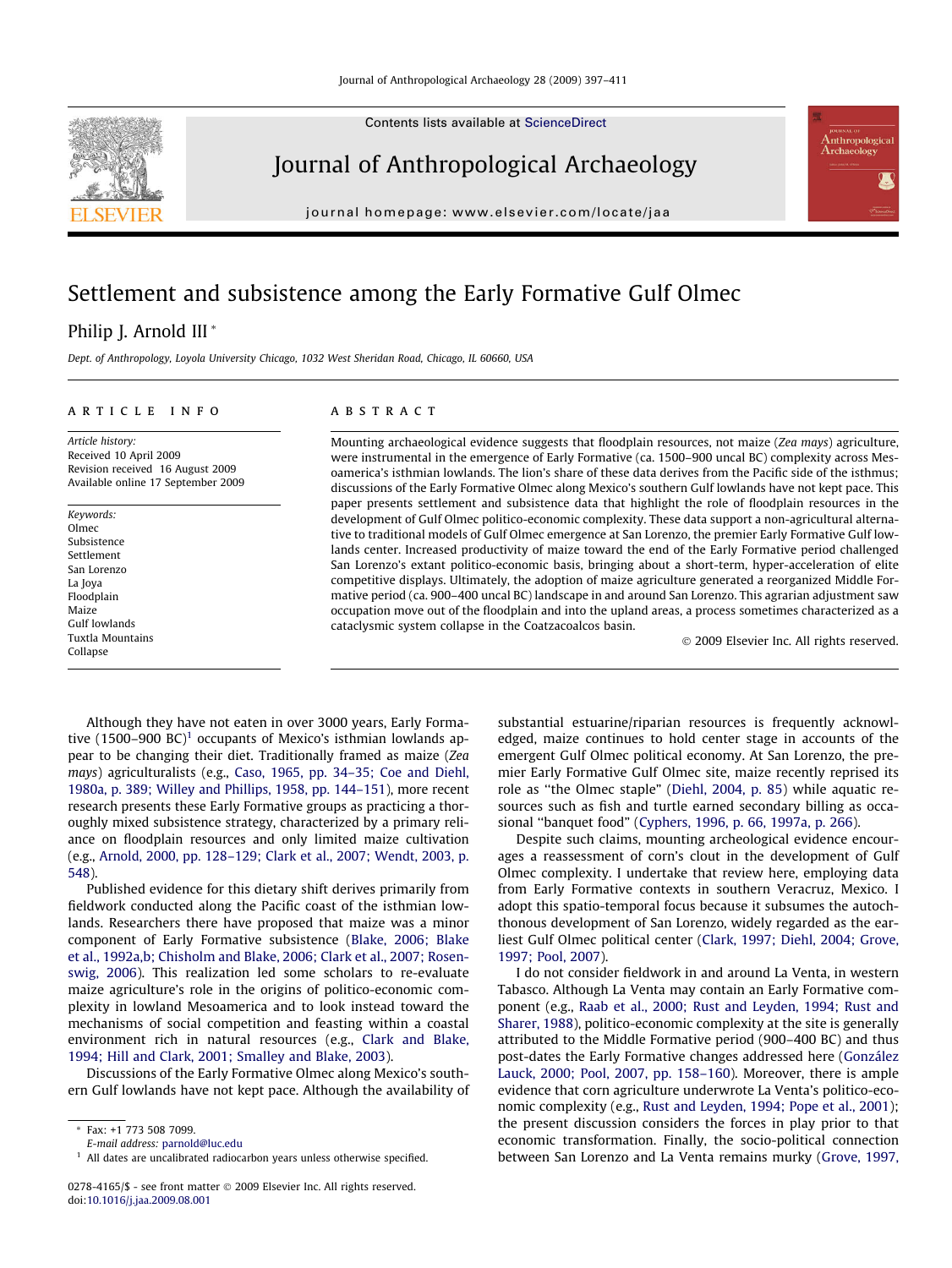[p. 76; Pool, 2007, p. 160](#page-13-0)). La Venta's sculptural corpus suggests that kinship ties and/or ideological referents to San Lorenzo fueled La Venta's own political rise (e.g., [Cheetham, 2009, p. 261; Grove,](#page-12-0) [1981, pp. 66–67\)](#page-12-0). The processes behind such secondary political formations generally differ from the pristine development of politico-economic complexity proposed for San Lorenzo and considered below (e.g., [Marcus, 2008, p. 259](#page-13-0)).

The following discussion argues that available archeological data from southern Veracruz track the same pattern of minimal Early Formative maize dependence already documented along the Pacific coast. Rather than an agricultural base, I propose that the control and exploitation of floodplain and wetland resources provided the foundations for the initial Gulf Olmec political economy. In fact, the available data suggest that an agrarian adaptation along the southern Gulf lowlands may have precipitated the collapse of San Lorenzo at the end of the Early Formative period.

I make the case in several parts. The first section offers a brief overview of current subsistence models as they relate to the emergent Early Formative Gulf Olmec. Such discussions have generally emphasized either the importance of agricultural farmland controlled by Olmec elite (e.g., [Coe, 1981a; Coe and Diehl, 1980a, p.](#page-12-0) [389\)](#page-12-0) or the likelihood that agricultural shortfalls encouraged governmental intervention and the creation of a regionally integrated settlement network ([Symonds et al., 2002, pp. 78–79](#page-14-0)). Nonetheless, data ranging from isotopes to iconography suggest that an agrarian economy post-dates the onset of institutionalized inequality at San Lorenzo. Moreover, appeals to maize as a prestige food and/or suggestions of alternative domesticated crops are unconvincing in the face of published evidence. Rather, managed floodplain resources augmented by minimal maize production appear to underwrite the Early Formative Gulf Olmec political economy.

In the second section, summaries of four settlement surveys highlight an initial Early Formative emphasis on estuarine/riparian environments, with significant settlement shifts toward upland zones by the end of the Early Formative period. Section three bolsters these settlement patterns with excavation data from La Joya, a site within the Tuxtla Mountains of southern Veracruz. La Joya exhibits a well-documented occupational sequence spanning the Early and Middle Formative periods and currently provides the most robust published dataset on Gulf Olmec subsistence ([VanDerwarker, 2006](#page-14-0)). Taken together, the data from regional settlement studies and the La Joya excavations strongly suggest that a Gulf Olmec agrarian lifestyle occurred well after initial Early Formative socio-political developments commenced.

The paper's final section explores these implications for the arc of the Early Formative Gulf Olmec. I argue that the control of localized extraction points for floodplain resources and/or extraction technologies underwrote initial factional competition and alliance building in the area around San Lorenzo. This economic basis provided the impetus for Gulf Olmec development until the latter portion of the Early Formative period.

Improvements in maize productivity between ca. 1000–900 BC (e.g., [Blake, 2006; Clark et al., 2007; Rosenswig, 2006\)](#page-12-0) likely challenged the floodplain-focused economy and the cultural codes that had developed around it. Permanent settlements and politico-economic relationships that did not rely on the floodplain resources became increasingly viable, undermining the control exerted by the extant leadership and their dominant ideology (e.g., [Arnold,](#page-12-0) [2005a\)](#page-12-0). Facing these challenges, some leaders responded with an accelerated program of monumental installations and interregional exchange in an attempt to entice, cajole, and otherwise convince their constituents to maintain the traditional floodplain-oriented economy. These attempts ultimately proved futile and corn farming was widely adopted throughout the region. Thus, what has been viewed as a cataclysmic collapse at San Lorenzo (e.g., warfare, tectonic activity) is better approached as a successful demographic and settlement re-organization that reflects new subsistence strategies and alternative mechanisms of social integration (e.g., [Tainter, 2006\)](#page-14-0).

# Background

As traditionally framed, the Gulf Olmec region stretches from the Papaloapan basin on the west to the Tonalá drainage on the east, and includes the marquis sites of San Lorenzo, La Venta, and Tres Zapotes ([Fig. 1](#page-2-0)). The area also includes the Tuxtla Mountains, an isolated volcanic uplift characterized by fertile agricultural land, abundant rainfall, and multiple sources of fresh water (e.g., [Andrle,](#page-12-0) [1964\)](#page-12-0). Recent questions have been raised regarding the inclusion of the Tuxtlas within the ''true Olmec core zone" [\(Diehl, 2004,](#page-13-0) [pp. 18–19](#page-13-0); see discussion in [Pool, 2007, pp. 13–14, 130–132\)](#page-13-0); the present discussion sides with the majority opinion and keeps the Tuxtlas within the traditional Olmec ''heartland" (e.g., [Grove,](#page-13-0) [1997; Lowe, 1989; Pool, 2007](#page-13-0)).

The Gulf Olmec zone receives considerable attention as the location of emergent, in situ politico-economic complexity [\(Clark,](#page-12-0) [1997, 2007; Cyphers 1997f; Diehl, 2004; Pool, 2007](#page-12-0)). Maize agriculture offers a favored touchstone to reconstruct that development. Terms like agriculture and horticulture can be problematic (e.g., [Smith, 2001\)](#page-14-0): as used here, agriculture (farming) denotes a primary cultural commitment to, and reliance on, domesticated plants while horticulture (gardening) reflects small-scale investment in the production and consumption of cultigens. From an archeological perspective, each food-producing system has different implications for the location of cultivated plots and the activities carried out at those places (e.g., [Drennan, 1988; Killion, 1992,](#page-13-0) [2008; VanDerwarker, 2005, 2006\)](#page-13-0).

Earlier treatments of Gulf Olmec subsistence discussed the productivity of tropical lowland agricultural practices (e.g., [Dumond,](#page-13-0) [1961; Heizer, 1960](#page-13-0)). Based on such examinations, [Sanders and](#page-13-0) [Price \(1968, p. 131\)](#page-13-0) concluded that swidden agriculture could have generated per-capita surpluses and supported rapid population growth among the Gulf Olmec. Ten years later [Sanders and Web](#page-13-0)[ster \(1978, p. 290\)](#page-13-0) suggested that the Gulf Olmec environment, marked by low agricultural risk and relative resource homogeneity, generated a hierarchical society in which competition played a larger role than redistribution.

Competition coupled with maize agriculture also figured prominently in the model of Gulf Olmec development proposed by Michael [Coe \(1981a; Coe and Diehl, 1980a, p. 389, 1980b, pp. 147–](#page-12-0) [152](#page-12-0)). That model, based in part on [Carniero's \(1970\)](#page-12-0) ''circumscription theory" and informed by ethnographic observation, suggested that Early Formative elites underwrote their power base directly through maize agriculture and the control of fertile river-levee farmland. The localized productivity of the river levees allowed these families to sponsor larger festivals, larger work parties, and even assist smaller communities during times of need. Moreover, this additional surplus made it possible to support a militia, giving the San Lorenzo elite ''a clear military power advantage" ([Coe and Diehl,](#page-12-0) [1980b, p. 148](#page-12-0)) over surrounding smaller communities.

[Rathje \(1972\)](#page-13-0) suggested that resource deficiency, rather than homogeneity, was primarily responsible for the development of Gulf Olmec society. According to this perspective, the southern Veracruz lowlands suffered a dearth of necessary products, including hard stone to grind maize. An institutional hierarchy developed within the Gulf Olmec core area in order to manage and oversee the acquisition of these necessities [\(Rathje, 1972\)](#page-13-0). Obtaining these goods meant using maize surpluses to underwrite the manufacture of ''sociotechnic and ideotechnic products" that could be traded ([Rathje, 1972, p. 373\)](#page-13-0). Thus, maize farming prefaced, and contributed to, the origin and maintenance of Gulf Olmec complexity.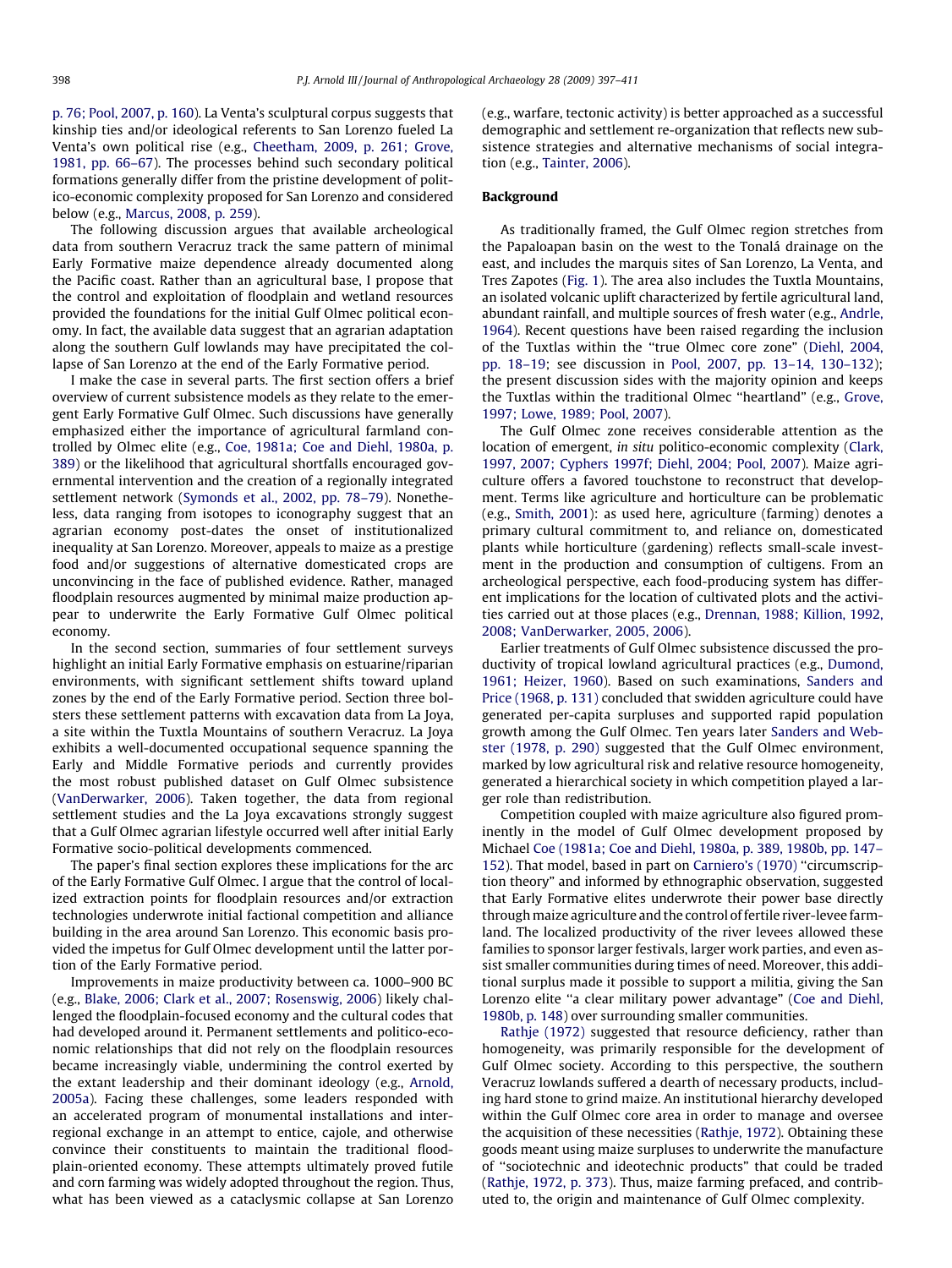<span id="page-2-0"></span>

Fig. 1. The Gulf Olmec region, showing major archeological sites.

[Symonds et al. \(2002, pp. 78–80\)](#page-14-0) offer an inventive twist on [Rathje's \(1972\)](#page-13-0) deficiency model, arguing that population growth at Early Formative San Lorenzo created shortfalls in the maize harvest. Crop deficits in the immediate vicinity of San Lorenzo were offset by importing corn from the outer portions of the San Lorenzo hinterland. From this perspective maize agriculture—or rather its occasional failure—was instrumental in the development of a regional redistribution system centered at San Lorenzo [\(Symonds](#page-14-0) [et al., 2002, pp. 79–80](#page-14-0)).

In one form or another, the above models for emergent complexity at San Lorenzo reflect what Jeanne [Arnold \(1996, pp. 3–4\)](#page-12-0) calls ''agricentrism"—the assumption that agriculture was intimately involved in the development of politico-economic complexity. Several lines of information encourage a re-evaluation of this agricentric bias with respect to the Gulf Olmec emergence.

Perhaps the single most revealing fact is the paucity of botanical remains reported from San Lorenzo. [Coe and Diehl \(1980b, p. 144\)](#page-12-0) did not recover direct evidence of maize and instead relied on the presence of ground stone artifacts as a proxy for maize farming. More recent fieldwork at San Lorenzo has recovered maize microfossils; nonetheless, published data identified maize phytoliths in only 9 of the 59 (15%) reported samples ([Zurita Noguera, 1997\)](#page-14-0). And while the acidic nature of Gulf lowland soils may share part of the blame, it is worth remembering that carbonized plant remains should be less susceptible to such destruction than the many small, uncarbonized fish bones recovered from San Lorenzo (see below).

Available data from the Pacific coast of the isthmian lowlands also suggest that maize agriculture was not a common practice during the Early Formative period. Bone isotope studies consistently indicate that maize constituted a minor contribution to the Early Formative diet [\(Blake et al., 1992a,b; Chisholm and Blake,](#page-12-0) [2006](#page-12-0)). [Clark et al. \(2007\)](#page-12-0) propose that maize became a staple crop only after it crossed a productivity threshold toward the end of the Early Formative period. Such a productivity threshold may have included new strains of maize or changes in maize processing (e.g., [Diehl, 2004, p. 86\)](#page-13-0). [Rosenswig \(2005, pp. 148–149, 2006\)](#page-13-0) observes that Early Formative subsistence in the Soconusco region of coastal Chiapas included a wide range of wild resources, with fish making a considerable dietary contribution. Maize agriculture did not become important until the Middle Formative period, when changing environmental conditions were ''conducive to increased plant production" [\(Rosenswig, 2006, p. 330](#page-13-0)).

Nonetheless, several scenarios might salvage an agricentric Gulf Olmec model. Maize products in the form of fermented feasting beverages may have been manipulated by aggrandizers, a model proposed for the Soconusco region (e.g., [Clark and Blake, 1994; Hill](#page-12-0) [and Clark, 2001; Smalley and Blake, 2003](#page-12-0)). Elaborately embellished ceramic containers provide a crucial line of evidence in this feasting model (e.g., [Clark and Blake, 1994; Clark and Gosser, 1995\)](#page-12-0). Moreover, [Clark and Gosser \(1995, p. 213\)](#page-12-0) underscore the widespread occurrence of these decorated vessels within their excavated assemblage, emphasizing that ''an unmodified surface on a Barra [phase] sherd is unusual."

The ceramic assemblage of the Early Formative Gulf Olmec, however, differs markedly from its Soconusco counterpart ([Rosen](#page-13-0)[swig, 2006, pp. 343–345](#page-13-0)). This difference was famously recognized by [Coe and Diehl \(1980a, p. 137;](#page-12-0) also [Coe, 1981b, p. 123](#page-12-0)) who characterized the earliest pottery at San Lorenzo as a ''country cousin" version of the ''far more sophisticated" Soconusco ceramics.

Of course, a more appropriate comparison involves the ceramics from the Chicharras and San Lorenzo phases, that era when political complexity at San Lorenzo is said to have developed (e.g., [Diehl,](#page-13-0) [2004; Pool, 2007\)](#page-13-0). But despite the presence of a few decorated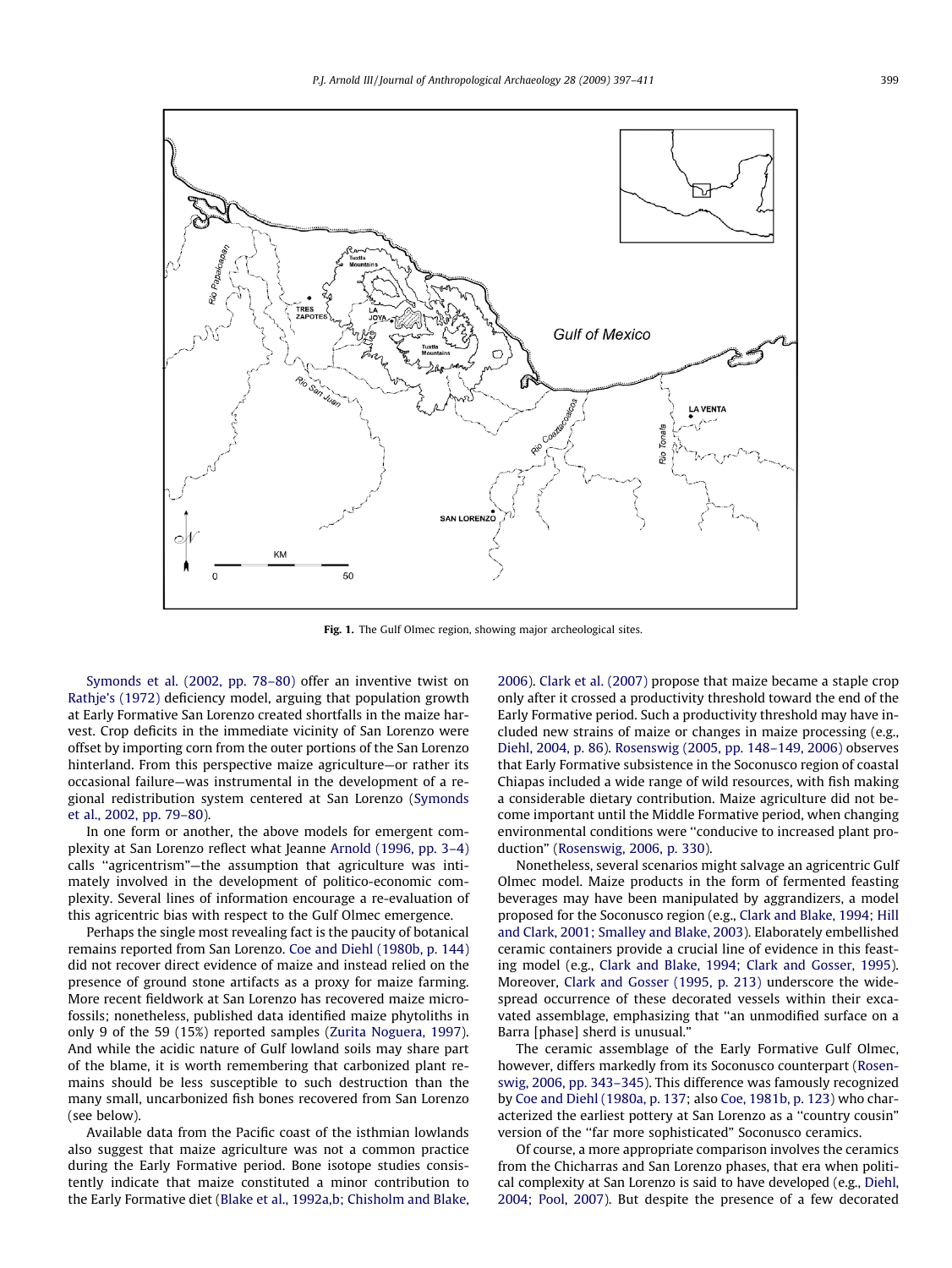types (e.g., Calzadas Carved, Limon Incised), the San Lorenzo pottery from this period fails to match the Soconusco precedent of an elaborate, and ubiquitous, ceramic tradition. In fact, [Stark](#page-14-0) [\(2007, Table 3.1\)](#page-14-0) notes that only 2% of sherds from [Coe and Diehl's](#page-12-0) [\(1980a\)](#page-12-0) San Lorenzo excavations contained excised Olmec motifs. If Early Formative Gulf Olmec aggrandizing included maize-derived beverages served in elaborate pottery vessels, those activities are poorly represented in the published ceramic record.

Indirect evidence from other media supports these assessments. Studies of Olmec iconography indicate that maize imagery did not become prominent in sculpture and portable art until the Middle Formative period ([Taube, 2000](#page-14-0)). As I have argued previously ([Arnold, 2000, p. 120, 2005a, pp. 6–7\)](#page-12-0) this temporal association is counterintuitive if the manipulation of maize and/or maize farming was a fundamental component of emerging power strategies during the Early Formative period.

But if maize was not a dietary staple, what was? Perhaps manioc (Manihot esculentum) provided the basic foodstuff for the Early Formative Gulf Olmec. Although a possibility, there is even less evidence for manioc than maize in Early Formative Gulf Olmec deposits. The only published evidence is a single pollen grain ''that is probably from domesticated manioc" obtained from a sedimentary core near La Venta [\(Pope et al., 2001, p. 1373\)](#page-13-0). [Cyphers and](#page-12-0) [Zurita-Noguera \(2006, p. 39\)](#page-12-0) cite a personal communication that manioc phytoliths have been recovered at San Lorenzo, but a more detailed account awaits publication. Thus, while it is true that an absence of evidence is not the same as evidence of an absence, the published data simply do not support a conclusion regarding manioc's role in the Gulf Olmec emergence.

To date, Gulf Olmec researchers have paid far less attention to aquatic resources as a potential basis to underwrite sedentism and politico-economic complexity. Of course, scholars regularly note that aquatic resources would have been available to the Early Formative inhabitants of San Lorenzo (e.g., [Coe, 1981a, p. 17;](#page-12-0) [Cyphers and Zurita-Noguera, 2006, pp. 37–38; Ortiz Pérez and](#page-12-0) [Cyphers, 1997, p. 37; Symonds et al., 2002, pp. 60–61\)](#page-12-0). Ironically, this same availability was used to negate the potential role of aquatic foodstuffs in the developing political economy. [Coe and](#page-12-0) [Diehl \(1980b, p. 146\)](#page-12-0) make this point succinctly: ''If one is looking for entailable resources to explain the rise of the Olmec elite, fish and other aquatic life can be excluded."

Aquatic resources undoubtedly played a dominant role in the Early Formative San Lorenzo diet. Initial analyses conducted by Elizabeth Wing (in [Coe and Diehl, 1980a, pp. 375–386](#page-12-0)) suggested that terrestrial species comprised the majority of recovered San Lorenzo fauna. In a rarely-cited re-analysis of those same data (but published before [Coe and Diehl's \(1980a,b\)](#page-12-0) volume) [Wing](#page-14-0) [\(1978\)](#page-14-0) re-calculated and significantly increased the proportional contribution of fish within the San Lorenzo dataset. Those new figures indicate that snook (Centropomus sp.) supplied one-half of all edible protein within the recovered San Lorenzo sample and that aquatic species in general made up over 60% of the consumable meat.

[Coe and Diehl's \(1980b, p. 146\)](#page-12-0) observation regarding ''entailable resources" implies that aquatic foodstuffs are unlikely candidates for politico-economic manipulation. More recent discussions dispute this point; several well documented cases of precisely such manipulations have received attention [\(Sassaman,](#page-14-0) [2004\)](#page-14-0). And while no one would reasonably argue that the Early Formative Gulf Olmec were simply tropical versions of Pacific Northwest groups (e.g., [Ames and Maschner, 1999](#page-12-0)) or coastal Peruvian societies (e.g., [Moseley, 1975; Stanish, 2001](#page-13-0)), the Calusa of southwestern Florida [\(Marquardt, 1985; Patton, 2001; Widmer,](#page-13-0) [1988\)](#page-13-0) provide clear evidence for non-agrarian, politico-economic complexity in a lowland coastal setting along the Gulf of Mexico.

The possibility that floodplain resources played a much larger role—and maize farming a considerably reduced role—in the Gulf Olmec emergence is supported by recent archeological data from southern Veracruz. Below I present two dataset to advance the case. The first comprises four settlement surveys that track similar transitions in the Gulf Olmec exploitation of their landscape. The second involves excavation data that yield fine-grain and direct information on Gulf Olmec subsistence practices. These independent lines of evidence converge on the importance of floodplain resources and the limited role of maize agriculture for the Early Formative Gulf Olmec.

#### Gulf Olmec settlement patterns

Large-scale survey projects currently provide some of the most significant archeological data related to Gulf Olmec complexity. Four surveys are particularly relevant to our discussion [\(Fig. 2\)](#page-4-0): from east to west these project include the Recorrido Arqueológico en la Región Olmeca (RARO) along the east side of the Coatzacoalcos basin ([Kruger, 1996, 1997\)](#page-13-0), the Reconocimiento Regional San Lorenzo (RRSL) along the west side of the same river system [\(Symonds](#page-14-0) [et al., 2002](#page-14-0)), the Recorrido San Lorenzo Tenochtitlán—Laguna de los Cerros (RSLTLC) within the San Juan drainage [\(Borstein, 2001\)](#page-12-0), and the Sierra de los Tuxtlas survey in the west-central Tuxtla Mountains ([Santley, 2007; Santley and Arnold, 1996; Santley](#page-14-0) et al.,  $1997$ ).<sup>2</sup> In combination, these four projects systematically surveyed a total area that exceeds  $1150 \mathrm{~km^2}$ .

Several of these datasets have been subject to summaries and syntheses (e.g., [Arnold and Stark, 1997; Cyphers and Zurita-Noguera,](#page-12-0) [2006; Pool, 2005, 2007](#page-12-0)). Thus, a detailed recounting is not in order. Instead, here I simply highlight those aspects of the survey data that speak most directly to subsistence-related behavior. Obviously, the specifics of individual survey projects (field conditions, number of personnel) may conspire to ''complicate" these summary efforts ([Pool, 2005, p. 229\)](#page-13-0), but such complications are mitigated by the different surveys' use of similar reconnaissance techniques and reliance on the same basic suite of ceramic diagnostics. I group these studies into two major zones: lowland plains (Coatzacoalcos basin and San Juan drainage) and highlands (Tuxtla Mountains) (e.g., [Grove, 1994\)](#page-13-0).

## Settlement in the lowland plains

The RRSL survey encompasses a  $400 \text{ km}^2$  region around San Lorenzo. The earliest Early Formative settlements date to the combined Ojochi-Bajío phase (1500–1200 BC). Approximately 75% of these sites were occupied seasonally and include islotes and caseríos [\(Symonds et al., 2002,](#page-14-0) Fig. 4.4). Islotes (small, low platforms in the floodplains) were used to access and process floodplain resources [\(Symonds et al., 2002, pp. 42–43\)](#page-14-0). Small caseríos (ephemeral artifact scatters) also represent seasonal use and may reflect fishing, hunting, collecting, and/or cropping ([Symonds,](#page-14-0) [2000, pp. 58–62; Symonds et al., 2002, p. 44\)](#page-14-0). According to [Symonds et al. \(2002, p. 61\)](#page-14-0) the islotes underscore the importance of aquatic resources and perhaps the early establishment of use-rights over certain floodplain areas.

Permanent Ojochi-Bajío occupation appeared in the upland areas outside the floodplain ([Fig. 3\)](#page-4-0). One such occupation occurred atop the San Lorenzo plateau, a natural promontory that was circumscribed by navigable waterways (e.g., [Cyphers and Arturo](#page-12-0)

 $2$  Additional regional surveys have been completed in the western Gulf Olmec region but are not include here due to the spatial/temporal detail of published settlement information (e.g., [Killion and Urcid, 2001\)](#page-13-0). Nonetheless, Killion (personal communication, 2009) suggests that these survey data support the overall argument presented here.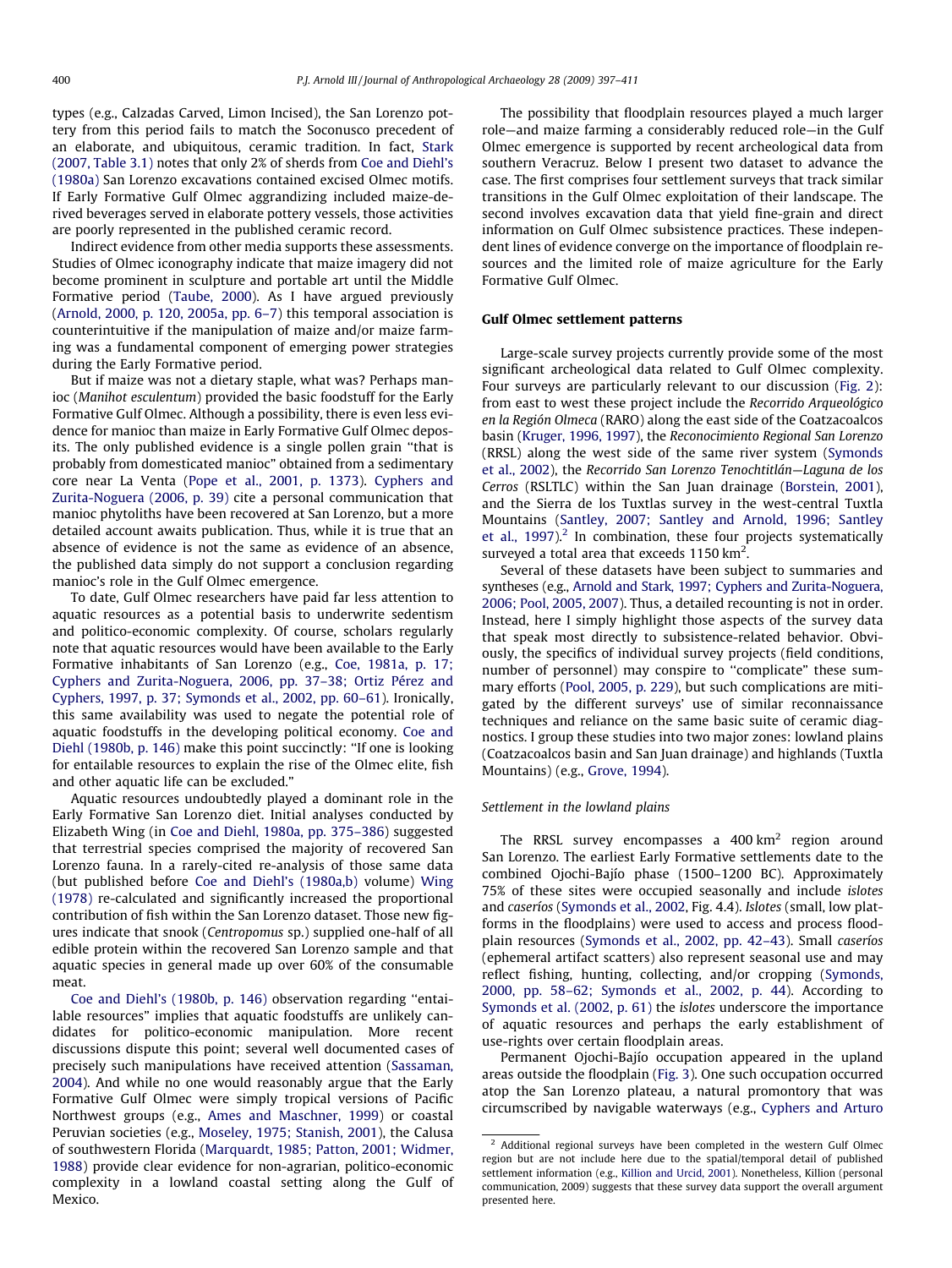<span id="page-4-0"></span>

Fig. 2. Settlement surveys carried out in southern Veracruz, Mexico.



Fig. 3. Settlement patterns in the Coatzacoalcos drainage (after [Symonds et al., 2002](#page-14-0), Fig. 4.3).

[Ortiz, 2000, p. 108; Ortiz Pérez and Cyphers, 1997, p. 51](#page-12-0)). San Lorenzo and other permanent settlements were positioned to balance access to the floodplains with concerns for defense; [Symonds et al. \(2002, pp. 56, 62\)](#page-14-0) note a regular spacing of permanent sites and suggest that intra-regional competition was a factor. Overall, the Ojochi-Bajío phase pattern suggests a floodplain-focused economy that was already experiencing politico-economic stress.

In [Coe and Diehl's \(1980a\)](#page-12-0) chronology, the Bajío phase was followed by the Chicharras phase and the San Lorenzo A and B subphases. [Symonds et al. \(2002, p. 62\)](#page-14-0) were unable to utilize these distinctions and instead employed a San Lorenzo phase that spans 400 years (1200–900/800 BC). Regrettably, such aggregated data

are ill suited to chart settlement dynamics, estimate population figures, or evaluate imbalances in a region's carrying capacity. Fortunately, other surveys undertaken within the lowland plains enjoy finer chronological resolution and can help illuminate settlement transitions at San Lorenzo (see below).

San Lorenzo phase settlements are twice as frequent as their Ojochi-Bajío phase counterparts. Seasonal sites still constitute over one-half of all occupations within the survey region [\(Symonds](#page-14-0) [et al., 2002](#page-14-0), Fig. 4.4). Nonetheless, upland portions of the Coatzacoalcos basin were increasingly utilized during the San Lorenzo phase and only 20% of sites were detected in the seasonally inundated floodplains (Fig. 3).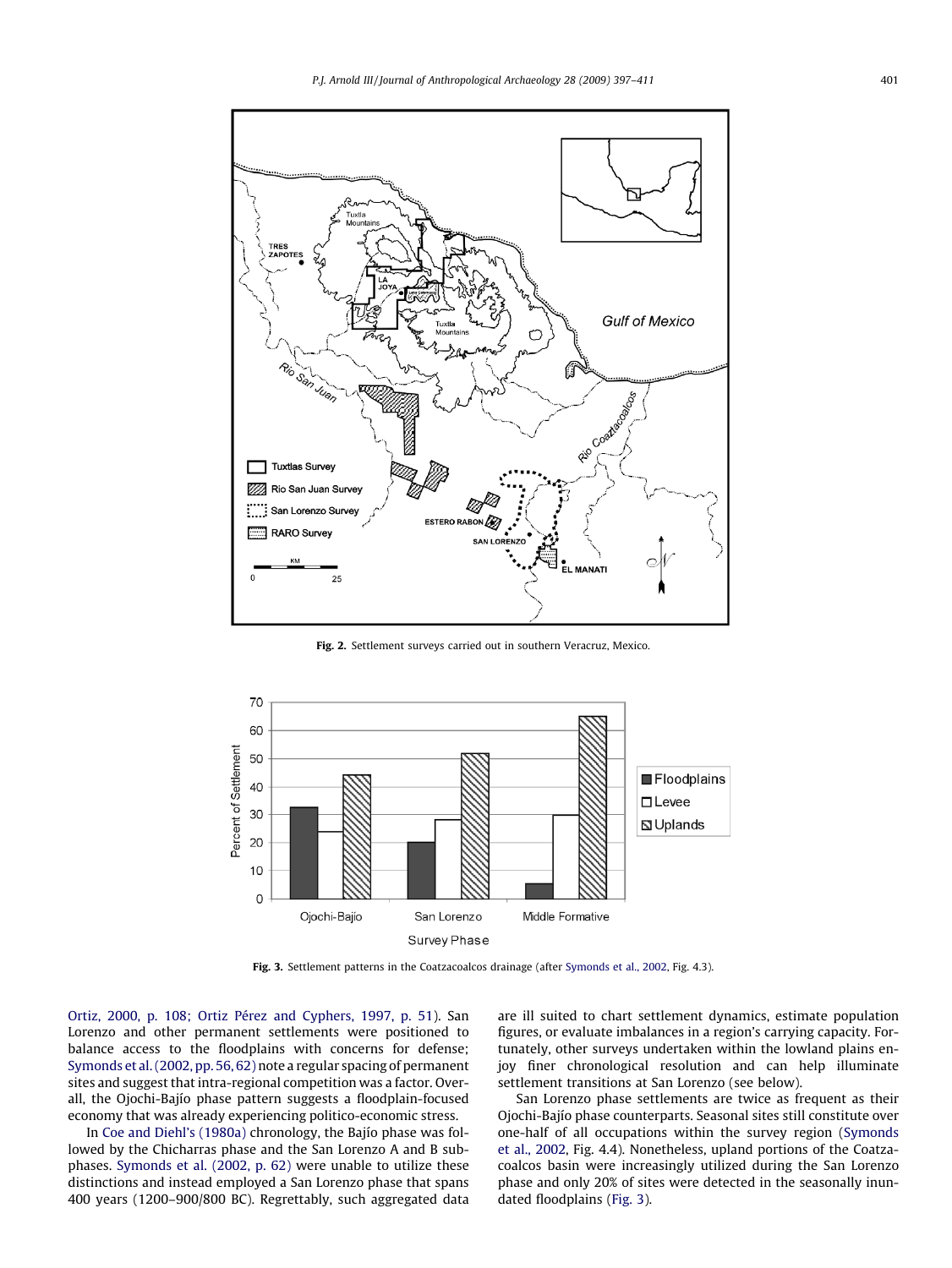San Lorenzo was the largest settlement at this time, although estimates of its size vary by a factor of 10 and are hotly contested (e.g., [Coe, 1981b, p. 119; Cyphers, 1996, p. 67, 1997a, p. 272;](#page-12-0) [Flannery and Marcus, 2000, p. 4; Spencer and Redmond, 2004, p.](#page-12-0) [185; Symonds et al., 2002, p. 68\)](#page-12-0). Loma del Zapote, another large site, was located along an ancient watercourse about 4 km south of San Lorenzo. According to [Symonds et al. \(2002, p. 69\)](#page-14-0) Loma del Zapote may have exceeded 600 ha in size, but they prefer a ''conservative estimate" of 400 ha for its San Lorenzo phase occupation. Inter-site competition continued to be a factor at this time ([Symonds et al., 2002, p. 93, 125](#page-14-0)).

The Middle Formative (900/800–600 BC) occupation reveals a continued shift to the upland areas; only 5.5% of sites remained within the inundated floodplain ([Fig. 3\)](#page-4-0). Site numbers decreased from 226 to 54 and occupation dispersed throughout the survey region. Over 60% of the total population lived in small, rural settlements ([Symonds et al., 2002, p. 90](#page-14-0), Fig. 4.4).

The RRSL settlement pattern documents a significant transition from the Early Formative Ojochi-Bajio phase through the Middle Formative period. Occupation concentrated on floodplain resources at the onset of the Early Formative period. This economic orientation shifted sometime during the San Lorenzo phase as populations decreased their exploitation of the floodplain and increasingly occupied higher ground. During the Middle Formative period the overwhelming majority of sites were located in the uplands. This pattern does not appear to be the simple consequence of site preservation, as alluviation and destruction by stream meander would most likely under-represent the total number of earlier floodplain sites.

Settlement patterns across the lowland plains echo this general sequence. The RARO project covered  $36 \text{ km}^2$  to the east of San Lorenzo, between the Coatzacoalcos River and Cerro El Manatí ([Kruger, 1996, 1997\)](#page-13-0). This survey region was divided into two basic areas: the "Alluvial zone" comprising the floodplain region and river levees below the 20 m elevation contour and the ''Hilly zone" consisting of non-inundated uplands in the southern part of the study region [\(Kruger, 1996, p. 46–48](#page-13-0)).

[Kruger \(1996, pp. 82–95\)](#page-13-0) employed a correlation analysis of pottery types to create a ceramic-based chronology. Period 1 occupation reflects the latter part of the Early Formative period (e.g., ca. 1000–900 BC) or [Coe and Diehl's \(1980a\)](#page-12-0) San Lorenzo B subphase.<sup>3</sup> Period 1–2 includes material from both the Early and Middle Formative periods and may reflect a transitional phase and/or some ceramic admixture ([Kruger, 1996, p. 116](#page-13-0), Table 3-1). Period 2 pottery (ca. 900–600 BC) conforms exclusively to the Middle Formative period.

Period 1 occupation focused on the Alluvial zone with 80% of the collections clustering within the floodplains. According to [Kruger \(1996, pp. 102–103, 1997, p. 147\)](#page-13-0), the Period 1 occupation represents a pattern of dispersed nuclear or extended families.

Period 1–2 settlements reveal a notable shift to the Hilly zone, with two-thirds of the total collections recovered from this area ([Kruger, 1996, pp. 112–114](#page-13-0)). Nonetheless, there are two distinct upland patterns. One pattern includes two occupational clusters located within 200 m of a paleo-river channel while the remaining pattern is one of dispersed settlements throughout the Hilly zone. According to [Kruger \(1996, p. 114\)](#page-13-0) ''the clustering of occupation at this point again emphasizes the importance of proximity of the Alluvial zone during the Early to Middle Formative Period."

By Period 2 a floodplain-to-upland transition was mostly realized. Only 12% of the Period 2 collections were recovered within the Alluvial zone and most of these showed a lack of continuity between Period 1–2 and Period 2 occupations [\(Kruger, 1996, p. 117\)](#page-13-0). No evidence of larger Period 2 settlements was recovered. The Hilly zone occupation suggests ''a fairly dispersed population, possibly living in solitary households or grouping into small hamlets" ([Kruger, 1996, p. 122](#page-13-0)).

Thus, [Kruger's \(1996, 1997\)](#page-13-0) survey identifies a trajectory very similar to that documented around San Lorenzo, but at a smaller spatial scale and finer temporal resolution. The transition from the Early Formative period to the Middle Formative period marked a significant change in settlement character apparently fueled by an increased emphasis on upland exploitation and a marked decrease in the extraction of floodplain resources.

Joshua [Borstein \(2001\)](#page-12-0) undertook a regional settlement survey along the San Juan River drainage, working west of the Coatzacoalcos basin and south-southeast of the Tuxtla Mountains. His survey includes the area around Laguna de los Cerros and extends south and east toward Estero Rabón and the Coatzacoalcos drainage. He separated this study region into two parts: the lowlands, including areas subject to seasonal inundation, and the uplands or the foothills of the Tuxtla Mountains. Along the San Juan drainage this division generally follows the 60–70 m asl contour line ([Borstein, 2001, p. 46\)](#page-12-0).

[Borstein \(2001\)](#page-12-0) divided his Early Formative chronology into three parts. The pre-San Lorenzo phase (1500–1200 BC) combines the Ojochi, Bajío, and Chicharras phases defined by [Coe and Diehl](#page-12-0) [\(1980a\).](#page-12-0) His San Lorenzo A sub-phase spans 1200–1000 BC and his San Lorenzo B sub-phase covers the period between 1000 and 900/800 BC. His Middle Formative occupation dates from 800 to 400 BC.

Pre-San Lorenzo phase settlements were restricted to low-lying areas along waterways and to zones along the lowland–upland interface. No sites were noted in the uplands, despite the fact that this region constitutes almost two-thirds of the entire survey area. Estero Rabón was already 60–80 ha in size by this time and represents the ''greatest concentration of population development" in the study region; its size is attributed to its proximity to San Lorenzo, 12 km to the east [\(Borstein, 2001, p. 151\)](#page-12-0). According to [Borstein \(2001, pp. 155–157\),](#page-12-0) this settlement pattern indicates that site occupants purposefully focused on floodplains resources during the pre-San Lorenzo phase.

During the San Lorenzo A sub-phase settlement numbers increased by more than 300%. Despite this increase, sites continued to cluster within the lowland areas and along the river floodplains. [Borstein \(2001, p. 164\)](#page-12-0) suggests that the continuity in the use of the region between the pre-San Lorenzo and San Lorenzo A subphases also indicates continuity in the overall subsistence pattern.

Continued settlement growth characterized the San Lorenzo B sub-phase; importantly, this sub-phase also marked the first extensive use of upland areas within the study region. Sites within the upland zone were clustered in areas of relatively flat terrain with fertile soils, especially well-suited for crop production ([Borstein, 2001, p. 184\)](#page-12-0).

Regional occupation declined during the Middle Formative period. At the same time, it is worth noting that the number of Middle Formative sites ( $n = 69$ ) is still one and one-half times greater than the frequency of San Lorenzo A sub-phase sites ( $n = 43$ ). Moreover, the trend of increasing upland occupation continues into the Middle Formative period—despite a reduction in site numbers there are proportionately more upland settlements during the Middle Formative period (72.5%, 50 of 69) than the previous San Lorenzo B sub-phase (63%, 117 of 186).

The Río San Juan survey mimics the overall pattern identified elsewhere in the lowland plains. An intensive focus on the floodplains marks the beginning of the Early Formative period, followed by a shift towards upland areas during the San Lorenzo B subphase. By the Middle Formative period this transition was evident

<sup>3</sup> Subsequent excavations by [Kruger \(2000\)](#page-13-0) at a Period 1 sites produced a calibrated radiocarbon date of 1126 BC  $\pm$  40, supporting the San Lorenzo B sub-phase association.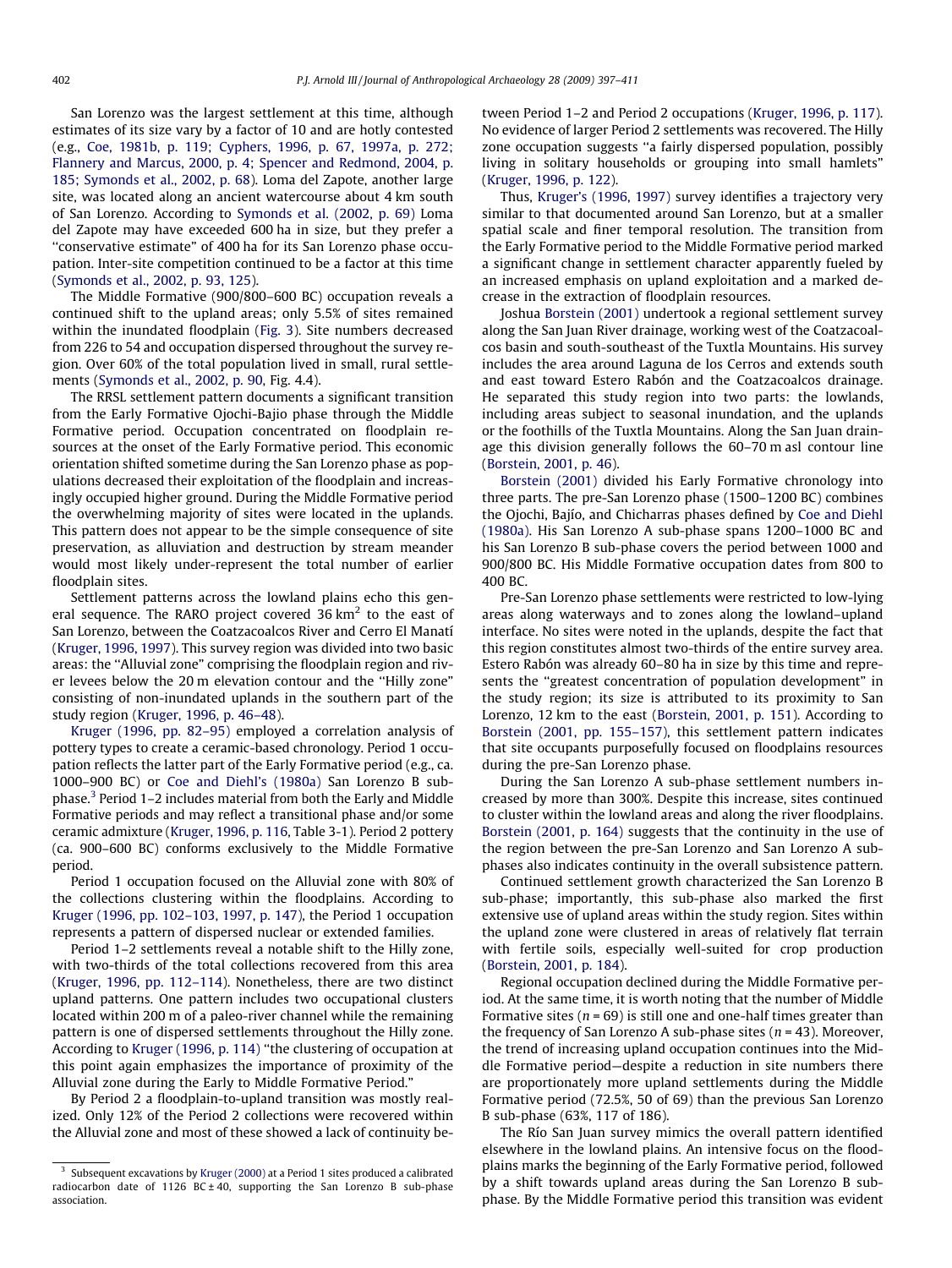throughout the region and sites clustered in areas suitable for farming. In [Borstein's \(2001\)](#page-12-0) opinion, this transformation was directly attributable to a change in the regional subsistence economy: ''It is my contention that the shift represents a switch from a subsistence economy based largely on aquatic resources to one based primarily on agriculture" ([Borstein, 2001, p. 184](#page-12-0)).

#### Settlement in the highland zone

Settlement patterns in the west-central Tuxtla Mountains offer a complementary perspective to site distributions throughout the lowland plains. The highland Tuxtla region is distinct along the southern Gulf lowlands—a localized volcanic uplift with good agricultural land, a large freshwater lake, ample supplies of material for ground stone, and no inundated floodplains [\(Andrle, 1964\)](#page-12-0). Given the agricentric focus of early researchers, it is little wonder that the Tuxtlas once vied for contention as the original Olmec ''homeland" (e.g., [Coe, 1968, p. 89; Heizer, 1968, p. 22; Saville,](#page-12-0) [1929, p. 285,](#page-12-0) cited in [Bernal, 1969, p. 30\)](#page-12-0). Perhaps it is more telling that the supposed agrarian Early Formative Gulf Olmec did not realize their largest settlements and most elaborate cultural expressions within this fertile highland area.

Our survey in the west-central Tuxtlas was conducted during the early 1990s and covered almost  $400 \text{ km}^2$  ([Santley, 2007;](#page-14-0) [Santley and Arnold, 1996; Santley et al., 1997\)](#page-14-0). Our Gulf Olmec survey chronology, based on [Coe and Diehl \(1980a\),](#page-12-0) was divided into an Early Formative period (ca.1400–1000 BC) and a Middle Formative period (ca. 1000–400 BC). $4$  Thus, like the San Lorenzo survey ([Symonds et al., 2002](#page-14-0)), our occupational phases are overly generous and mask finer-grain temporal variation. Archeological research at La Joya (see below) places this variation in improved chronological light.

The earliest evidence of human occupation in the Tuxtlas derives from a sedimentary core from Laguna Pompal, located just to the east of our survey area ([Goman, 1992\)](#page-13-0). This core produced evidence of maize pollen and localized forest clearance dating to approximately 2500 BC [\(Goman, 1992; Goman and Byrne, 1998\)](#page-13-0). Unfortunately, our settlement survey did not encounter surface indications of an Archaic period occupation. Excavations within the Tuxtlas demonstrate that such deposits, if present, are likely buried under several meters of alluvium and volcanic ash fall (e.g., [Santley et al., 2000](#page-14-0)).

Our earliest settlement evidence thus begins with the Early Formative period and includes 24 sites. Almost all of these occupations were small settlements and almost 80% of all sites were located in the upper portion of the Río Catemaco valley. These upper valley sites tend to cluster and most are located less than 1 km from their neighbor. Settlements gravitated toward rivers and permanent freshwater streams. One of the few sites situated more than 0.5 km away from freshwater was El Salado, a saltextraction locus exploited during the Early Formative period ([Santley, 2004\)](#page-14-0).

Settlement numbers increased from 24 to 38 during the Middle Formative period, a jump of almost 60%<sup>5</sup> Occupation moved out of the upper Río Catemaco zone—only 13 of the 38 sites (34%) remained in this area. A second group of the settlements moved higher into the

sierra. Whereas only one Early Formative site was identified above the 300 m contour line, during the Middle Formative period 29% of the sites occupied this zone.

The majority of larger sites and the survey region's population relocated to the lower, southern portion of the valley. Settlements no longer gravitated near rivers and large streams but instead were distributed throughout the western portion of our survey region. This region is characterized by relatively flat, opened areas that are well-suited for farming.

The Gulf Olmec settlement pattern in the Tuxtlas is one in which initial settlements clustered in the upper Río Catemaco valley along rivers and major tributaries. Middle Formative occupants occupied more diverse settings, including areas higher into the sierra as well as the lower portion of the river valley. Sites also shifted away from their riparian focus and occupied opened areas that were conducive to farming.

#### Settlement discussion and summary

Survey data denote significant regularities among Gulf Olmec settlement distributions throughout both the lowland plains and the highland zone. Sites were strongly associated with estuarine or riparian settings during initial portions of the Early Formative period. This pattern is especially apparent within the three lowland-plain surveys, but an early riparian focus also characterized site location in the Tuxtla Mountains.

Several changes occurred over the course of the Early Formative period. All regions experienced a population increase during this period. Those lowland-plain studies with sufficiently sensitive chronologies suggest that this increase was most pronounced towards the end of the Early Formative period. This population increase is also associated with population movement into upland areas outside of the floodplain.

Middle Formative settlement patterns continued one part of this trend—site locations outside the flood plain were overwhelmingly preferred. At the same time, population generally decreased and settlements were usually dispersed throughout their respective regions. Evidence for significant site nucleation was rare; populations were increasingly isolated and rural.

The main deviation from these patterns occurred in the Tuxtla Mountains. Middle Formative occupation in the Tuxtlas actually increased relative to earlier periods. Moreover, Middle Formative population in the Tuxtlas concentrated in larger settlements, many of which were newly founded within previously unoccupied portions of the survey area.

Prior discussions of Formative period settlement in the Tuxtlas invoke volcanic activity to account for this settlement re-organization. Significant volcanic eruptions at the end of the Early Formative period was said to have caused Middle Formative residents to relocate farther south in the Río Catemaco river valley ([Santley,](#page-14-0) [2007, p. 32; Santley and Arnold, 1996, p. 230; Santley et al., 1997,](#page-14-0) [pp. 184–185](#page-14-0)).

Although a convenient culprit, this geologic event merits reconsideration. To date, the only Early Formative lens of volcanic ash securely bracketed with radiocarbon assay was encountered at La Joya ([Arnold, 2003, p. 31; McCormack, 2002, p. 61\)](#page-12-0).<sup>6</sup> This event, however, dates to the first half of the Early Formative period and is distinct from the ash fall that purportedly marked the end of Early Formative occupation at nearby Matacapan (e.g., [Santley, 1992;](#page-13-0)

<sup>4</sup> When we began the Tuxtlas survey there were very few radiocarbon dates for the Early and Middle Formative periods from the region. Our initial chronology, therefore, represented rough estimates of time and was based on the ceramic chronology of [Coe](#page-12-0) [and Diehl \(1980a\).](#page-12-0) In terms of the present discussion, the exact date of our Early-to-Middle Formative division should be less important than our reliance on the published ceramic diagnostics from elsewhere in southern Veracruz.

 $5$  This Middle Formative site total was erroneously published as 42 in previous work ([Santley and Arnold, 1996; Santley et al., 1997\)](#page-14-0). Moreover, Middle Formative La Joya has been re-characterized as a hamlet, which better reflects its subsurface character ([Arnold and McCormack, 2002; Pool, 2007](#page-12-0), Fig. 5.3; [Santley, 2007, p. 32](#page-14-0)).

<sup>6</sup> A radiocarbon sample from Matacapan excavation 49:2-19-0 produced an uncorrected date of 3270 ± 250 BP ([Reinhardt, 1991](#page-13-0): Table 6). Based on information in [Santley and Ortiz \(1985, pp. 49–52\),](#page-14-0) this sample may have come from below a lens of volcanic ash (''Stratum C" in Operation V). Unfortunately, the spatial relationship between this sample and the possible ash-lens cannot be determined from the available information.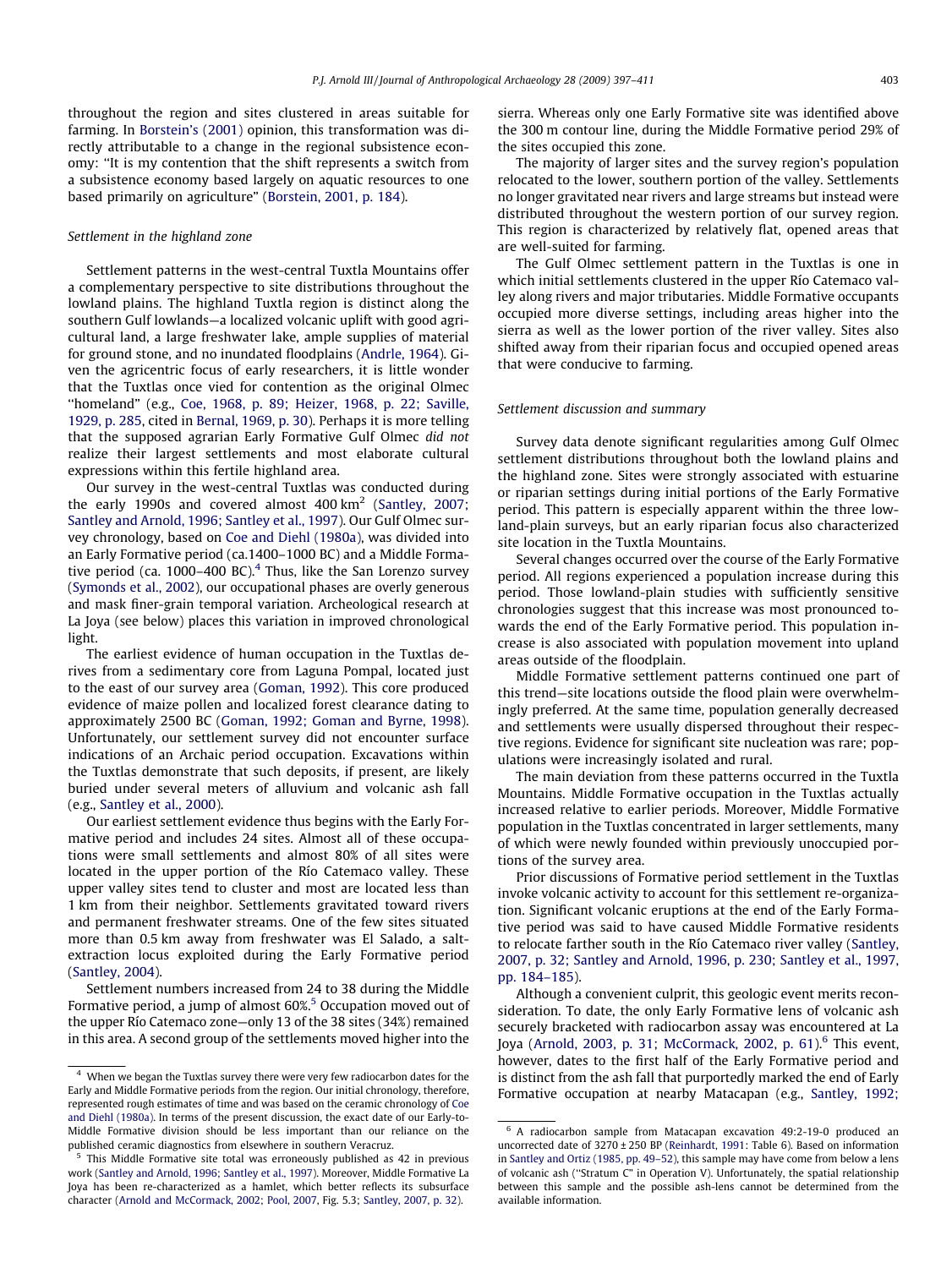[Santley and Arnold, 1996](#page-13-0)). In fact, that Matacapan ash stratum was originally attributed to the Middle Formative period ([Santley et al.,](#page-14-0) [1984, pp. 32–33\)](#page-14-0), but this dating was later revised. Recent assessments suggests that it is more judiciously interpreted as a Middle Formative phenomenon (e.g., [Pool, 2007, p. 146\)](#page-13-0).<sup>7</sup>

Geologic activity is used to account for changes in settlement patterns beyond the Tuxtlas. For example, researchers at San Lorenzo ([Cyphers, 1996, p. 71; 1997a, p. 274; 1997b, p. 137–138; Symonds](#page-12-0) [et al., 2002, p. 129](#page-12-0)) propose that tectonic uplift and volcanic activity in the Tuxtlas impacted river courses within the Coatzacoalcos drainage, contributing to the end of the Early Formative occupation in and around San Lorenzo. It is clear that changes in the dynamic fluvial system of the Coatzacoalcos basin affected the placement of Formative period settlements (e.g., [Cyphers and](#page-12-0) [Arturo Ortiz, 2000; Ortiz Pérez and Cyphers, 1997\)](#page-12-0). Nonetheless, no systematic geomorphologic data have been published to support the claim that the Coatzacoalcos drainage was significantly modified at the end of the Early Formative period by geologic activity in the Tuxtlas.

But if not for geologic activity, why did settlement relocation occur in this portion of the Gulf Olmec region at the end of the Early Formative period? Moreover, why did settlement occupation in the Tuxtlas increase during the Middle Formative period, contrary to occupation in floodplains of the surrounding coastal region?

I suggest that an increased emphasis on maize farming affected settlement distributions and drew Middle Formative immigrants to the highland soils of the Tuxtlas. Thus, I firmly agree with [Borstein \(2001, p. 184\)](#page-12-0) that these settlement transitions track a significant change in the subsistence economy, one that probably began by the latter portion of the Early Formative period (i.e., San Lorenzo B sub-phase). Evaluating this possibility requires data from sites with securely dated contexts that span the Early and Middle Formative periods. Published excavation data from the Coatzacoalcos basin are currently insufficient for such an evaluation, so we return to the Tuxtla Mountains and the site of La Joya.

#### Excavations at La Joya

La Joya is situated within the upper Río Catemaco valley, along a lazy bend of the river at approximately 200 m asl. The site extends across 20 ha and contains a multi-component occupation that spans the Formative period. Data from several seasons of fieldwork document increased settlement permanence and intensified maize cultivation from the Early Formative to the Middle Formative periods [\(Arnold, 1999, 2000, 2003, 2005b, 2007; Arnold and](#page-12-0) [McCormack, 2002; McCormack, 2002; VanDerwarker, 2003, 2006\)](#page-12-0).

The early portion of the La Joya chronology is anchored by twelve stratigraphically consistent radiocarbon dates and supported through stylistic cross-references ([Table 1\)](#page-8-0). The Tulipan phase (1300–1150 BC) is comparable to the Ojochi-Bajío phase, the Coyame A phase (1150–1000 BC) is coeval with the Chicharras phase and San Lorenzo A sub-phase, and the Coyame B phase (1000–850 BC) is consistent with the San Lorenzo B sub-phase. The Middle Formative Gordita phase (850–400 BC) covers much of the same temporal territory as the Nacaste and Palangana phases at San Lorenzo ([Coe and Diehl, 1980a](#page-12-0); also [Pool, 2007,](#page-13-0) Fig. 1.4).

We began our excavations at La Joya expecting to find a sedentary, agrarian occupation coeval with the agricultural adaptation proposed for San Lorenzo (e.g., [Coe and Diehl, 1980a](#page-12-0)). These expectations were not met. Rather than evidence for domestic architectural investment and sedentism, we encountered a series of thin sheet middens and burned, superimposed ovoid pit features. [Cyphers \(2001, p. 108\)](#page-12-0) likens these La Joya features to the superimposed hearths found at the seasonally occupied islote sites in the Coatzacoalcos basin (see also [Symonds et al., 2002, p. 43\)](#page-14-0).

These pit features underwent a notable transition at La Joya ([Arnold, 2005b\)](#page-12-0). Pits that date to the Tulipan and Coyame A phases were generally ovoid and averaged about 0.25 cu m. In contrast, Coyame B phase features included circular pits with almost four times the volume. Coyame B phase circular pits also became the locus of domestic refuse and debris, a disposal practice not detected with the earlier ovoid features.

Archeological deposits within the Coatzacoalcos basin offer a similar connection between large circular pit features and the end of the Early Formative period. [Aguilar Rojas \(1992, pp. 37,](#page-12-0) [49–50, 137\)](#page-12-0) describes such a feature associated with a calibrated radiocarbon date of 1040 BC ±130 at the D5-9 locality atop the San Lorenzo plateau. A large, circular pit feature at RARO-154 produced an associated calibrated radiocarbon date of  $1126$  BC  $\pm$  40 ([Kruger, 2000](#page-13-0); also [Kruger, 1996, pp. 239–241](#page-13-0)). Both of the calibrated dates are consistent with a San Lorenzo B sub-phase designation (e.g., [Pool, 2007](#page-13-0), Fig. 1.4).

Shifts in the capacity and contents of pit features at La Joya suggest alterations in domestic activities and the management of residential space during the Early Formative period. Elsewhere I (2000, 2005b) have suggested that the superimposed, shallow pits are among several independent indicators of settlement re-occupation based on a pattern of seasonal site use (e.g., [Kent, 1992\)](#page-13-0). Furthermore, changes in feature characteristics over time herald intensified site occupation, probably associated with increased settlement permanence and a changing subsistence strategy.

Ground stone artifacts provide another window into a changing settlement-subsistence strategy. [McCormack \(2002, pp. 170–182\)](#page-13-0) discusses several ground stone datasets from La Joya that represent temporal variation in the function and formal properties of these tools. Due to small sample sizes, these data are collapsed into Early Formative and Middle Formative contexts. Nonetheless, patterns indicate important differences in these datasets across time.

One such pattern involves multi-functional versus task-specific tools. Literature on technological organization suggests that tool use can be sensitive to the intensity of settlement occupation tools used in a context of residential mobility tend to be multi-purpose, while permanent occupation often associates with singlepurpose artifacts (e.g., [Nelson, 1991](#page-13-0)). Data presented in [Table 2a](#page-8-0) show a pronounced shift from multi-purpose metates (grinding slabs) to single-purpose metates, as revealed in distinct grinding patterns.

Manos (cylindrical grinding stones) offer another indication of changing subsistence organization. One-handed manos are often associated with a multiplicity of tasks, while two-handed manos are more likely associated with targeted grinding, such as maize processing (e.g., [Morris, 1990\)](#page-13-0). At La Joya a shift from one- to two-handed manos tracked the intensification of grinding activities by the Middle Formative period ([Table 2](#page-8-0)b). A similar increase in two-handed manos (''triangular" and ''lenticular" in cross section) characterizes the transition from the San Lorenzo B sub-phase to the Middle Formative Nacaste phase at San Lorenzo ([Coe and](#page-12-0) [Diehl, 1980a, p. 224,](#page-12-0) Table 5-1).

Raw-material type offers a third line of ground stone evidence and subsistence-related activities ([Table 2c](#page-8-0)). Maize grinding is most efficiently conducted with a rough-surfaced metate. At La Joya, two locally available basalts—massive and vesicular—were

<sup>7</sup> The Matacapan ash stratum was initially exposed in Pit 8 and covered the remnants of an undulating garden plot ([Santley et al., 1984, pp. 32–33](#page-14-0)). Although later attributed to the Early Formative period, artifact-bearing deposits below this ash fall did not produce Early Formative period diagnostics such as local variants of Calzadas Carved, Limon Incised, or Tatagapa Red, all of which were recovered from excavated Early Formative depostis at nearby La Joya ([Arnold, 2003, 2005b](#page-12-0)).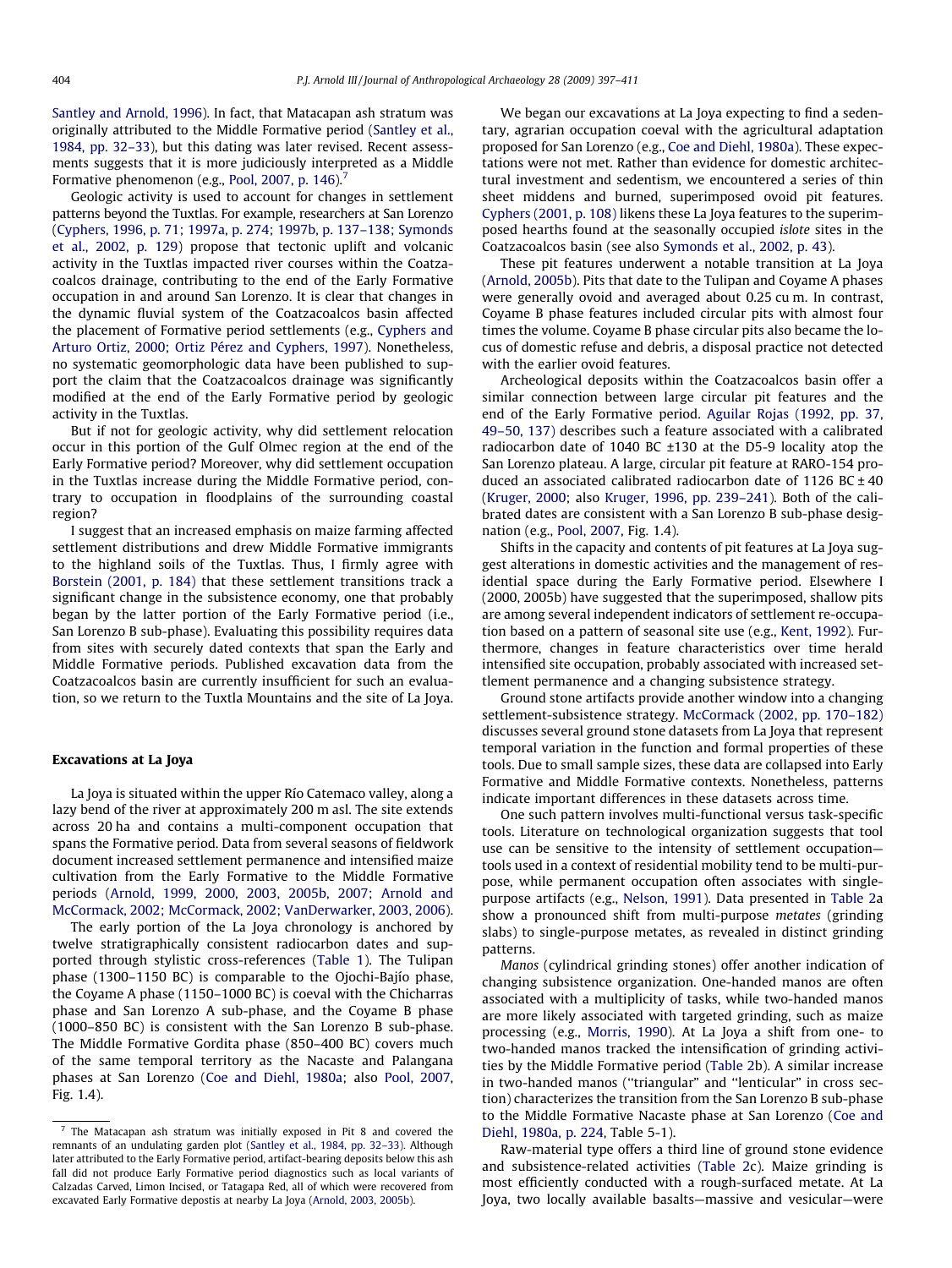<span id="page-8-0"></span>

| Table 1                                               |  |  |
|-------------------------------------------------------|--|--|
| La Joya Early and Middle Formative radiocarbon dates. |  |  |

| Lab number <sup>a</sup> | <b>BP</b>      | Uncal BC    | 1 Sig Cal. BC <sup>b</sup> | Cal. intercepts BC <sup>b</sup>          | Phase        |
|-------------------------|----------------|-------------|----------------------------|------------------------------------------|--------------|
| DRI 3302                | $2290 \pm 237$ | $577 - 103$ | 764-47                     | 387                                      | Gordita      |
| DRI 3300                | $2627 \pm 159$ | 836-518     | $965 - 540$                | 802                                      | Gordita      |
| ETH 17502               | $2735 \pm 55$  | 840-730     | $967 - 826$                | 895, 877, 841                            | Gordita      |
| DRI 3301                | $2754 \pm 263$ | 1067-541    | 1288-555                   | 900                                      | Covame $- B$ |
| DRI 3299                | $2876 \pm 170$ | 1096-756    | 1368-831                   | 1019                                     | Covame $- B$ |
| ETH 17500               | $2905 \pm 60$  | 1015-895    | 1211-1000                  | 1109, 1101, 1074, 1062, 1052             | Covame $- B$ |
| AA 32679                | $2950 \pm 55$  | 1055-945    | 1260-1048                  | 1207, 1203, 1189, 1179, 1156, 1142, 1130 | Covame $- B$ |
| ETH 17503               | $3005 \pm 60$  | 1115-995    | 1373-1129                  | 1260, 1227, 1223                         | Coyame – A   |
| ETH 17496               | $3015 \pm 60$  | 1125-1005   | 1378-1130                  | 1287, 1283, 1261                         | Covame $-$ A |
| AA 32683                | $3050 \pm 60$  | 1160-1040   | 1404-1215                  | 1369, 1360, 1347, 1344, 1316             | Coyame – A   |
| AA 32682                | $3055 \pm 85$  | 1190-1020   | 1412-1132                  | 1370, 1358, 1350, 1342, 1317             | Covame $- A$ |
| ETH 17504               | $3165 \pm 55$  | 1270-1160   | 1503-1399                  | 1430                                     | Tulipan      |

<sup>a</sup> Lab abbreviations as follows: ETH—Swiss Federal Institute of Technology, Zurich AA—University of Arizona AMS Facilty, Tucson DRI—Desert Research Institute, Reno. <sup>b</sup> Calibrated using Calib Rev. 4.3 ([Stuiver et al., 1998](#page-14-0))—all samples are charcoal.

Table 2 Early and Middle Formative ground stone data from La Joya.

|                        | EF | MF |
|------------------------|----|----|
| (a) Metate versatility |    |    |
| Multi-use              | 5  |    |
| Single use             | 1  | 5  |
| (b) Mano types         |    |    |
| One-handed             | 3  |    |
| Two-handed             | 0  |    |
| (c) Raw materials      |    |    |
| Massive basalt         | 12 |    |
| Vesicular basalt       |    |    |

used to manufacture metates. Massive basalt has small pores and will grind to a smooth surface; roughening it requires additional energy in the form of surface pecking. In contrast, vesicular basalt has numerous voids and retains a rough exterior texture throughout its use-life (e.g., [Hayden, 1987, p. 14](#page-13-0)). The La Joya data reveal an increasing preference for vesicular basalt from the Early to the Middle Formative period, consistent with intensified maize grinding through time.

Of course, faunal and floral data offer the best evidence for subsistence practices. In contrast to the surrounding Gulf coastal plain, the volcanic soils of the Tuxtlas are less destructive to organic materials, especially ancient plant remains. Thus, macrobotanical data provide the majority of the floral information and derive primarily from flotation samples. The faunal assemblage, representing large and small species, was obtained from screened soils as well as flotation samples [\(VanDerwarker, 2003, 2006\)](#page-14-0).

Macrobotanical remains of maize were recovered from La Joya's Early Formative contexts ([VanDerwarker, 2006, p. 86](#page-14-0)). Although some of the maize might have been grown in nearby gardens, pre-processed maize was brought to the site from elsewhere; kernel-to-cupule ratios from these Early Formative samples indicate that maize was not intensively processed at La Joya and was already shelled before it arrived on site ([VanDerwarker, 2006,](#page-14-0) [pp. 102–106](#page-14-0)).

This pattern is consistent with the Laguna Pompal data noted above. Pollen evidence from this sedimentary core indicates that maize was present in the Tuxtlas by 2500 BC, or 1000 years before occupation at La Joya [\(Goman, 1992; Goman and Byrne, 1998\)](#page-13-0). According to the pollen data, this initial phase of maize use ended by ca. 2000 BC; maize re-appeared at approximately 500 BC and was present for another 1000 years [\(Goman and Byrne, 1998, pp.](#page-13-0) [85–86](#page-13-0)). This interpretation is supported by patterns in the presence of tree pollen, which indicate significant reforestation between ca. 2000–500 BC. The Laguna Pompal sequence also mirrors a more general Mesoamerican pattern in which the initial appearance of maize pollen and the onset of maize agriculture may be separated by several thousand years (e.g., [Blake, 2006;](#page-12-0) [Rosenswig, 2006\)](#page-12-0).

La Joya's Early Formative residents consumed a range of plant products in addition to maize. A possible tepary bean (Phaseolus acutifolius cf.) was recovered [\(VanDerwarker, 2006, p. 87](#page-14-0)), although its status as a domesticate is currently unclear (VanDerwaker, personal communication 2008). Trianthema (Trianthema sp.) is present and may have been used as a seasoning by Early Formative inhabitants at La Joya ([VanDerwarker, 2006, p. 86](#page-14-0)).

Floral evidence also represents a variety of tree resources. Coyol (Acrocomia mexicana) is a palm fruit that provide a rich source of fat, protein, and calories. The seeds of other oil- and vitamin-rich fruit, such as avocado (Persea americana) and sapote (Pouteria sapota), were recovered. In addition to their nutritional value, these tree products have useful medicinal properties [\(VanDerwarker,](#page-14-0) [2006, pp. 81–85](#page-14-0)).

The recovered Early Formative faunal material exhibits an even greater range of species. Larger mammals include white tailed deer (Odocoileus virginianus), red brocket deer (Mazama americana), and collared peccary (Tayassu tajacu). Among the smaller mammals were ocelot (Leopardarus pardalis), dog (Canis familiaris), opossum (Didelphis sp.), nine-banded armadillo (Dasypus novemcinctus), and rabbit (Sylvilagus sp.).

Recovered fish remains represent both fresh water and marine species. Fresh-water mojarra (Cichlasoma sp.) would have been available locally in the nearby Río Catemaco and Lake Catemaco. In contrast, salt- and brackish-water snook (Centropomus sp.), jack (Caranx sp.), and snapper (Lutjanus sp.) could only be obtained in the floodplain zones south of the Tuxtlas or from the Gulf waters on the north side of the sierra. In either case these aquatic species reflect an investment of a 2-day roundtrip journey ([VanDerwarker,](#page-14-0) [2006, pp. 125–126\)](#page-14-0).

A variety of birds were exploited at La Joya during the Early Formative period. Identified remains include terrestrial species such as turkey (Meleagris gallopavo) and bobwhite (Colinus virginianus). Birds of prey include hawk (Buteo sp.) and falcons (Falconidae). Waterfowl are also present within the assemblage and are represented by members of the duck family (Anas sp.).

This dietary pattern underwent significant alterations through time. Although Middle Formative contexts contained limited floral remains, excavations at La Joya produced ample data from later Formative deposits. Two inverse patterns appeared when plant data were viewed across the entire Formative period. First, the kernel-to-cupule ratio decreased over time, suggesting increased onsite maize shelling [\(VanDerwarker, 2006, pp. 102–103](#page-14-0)). At the same time, the ratio of tree fruits (including avocado, coyol, and sapote) to ''field crops" (including maize and beans) increased across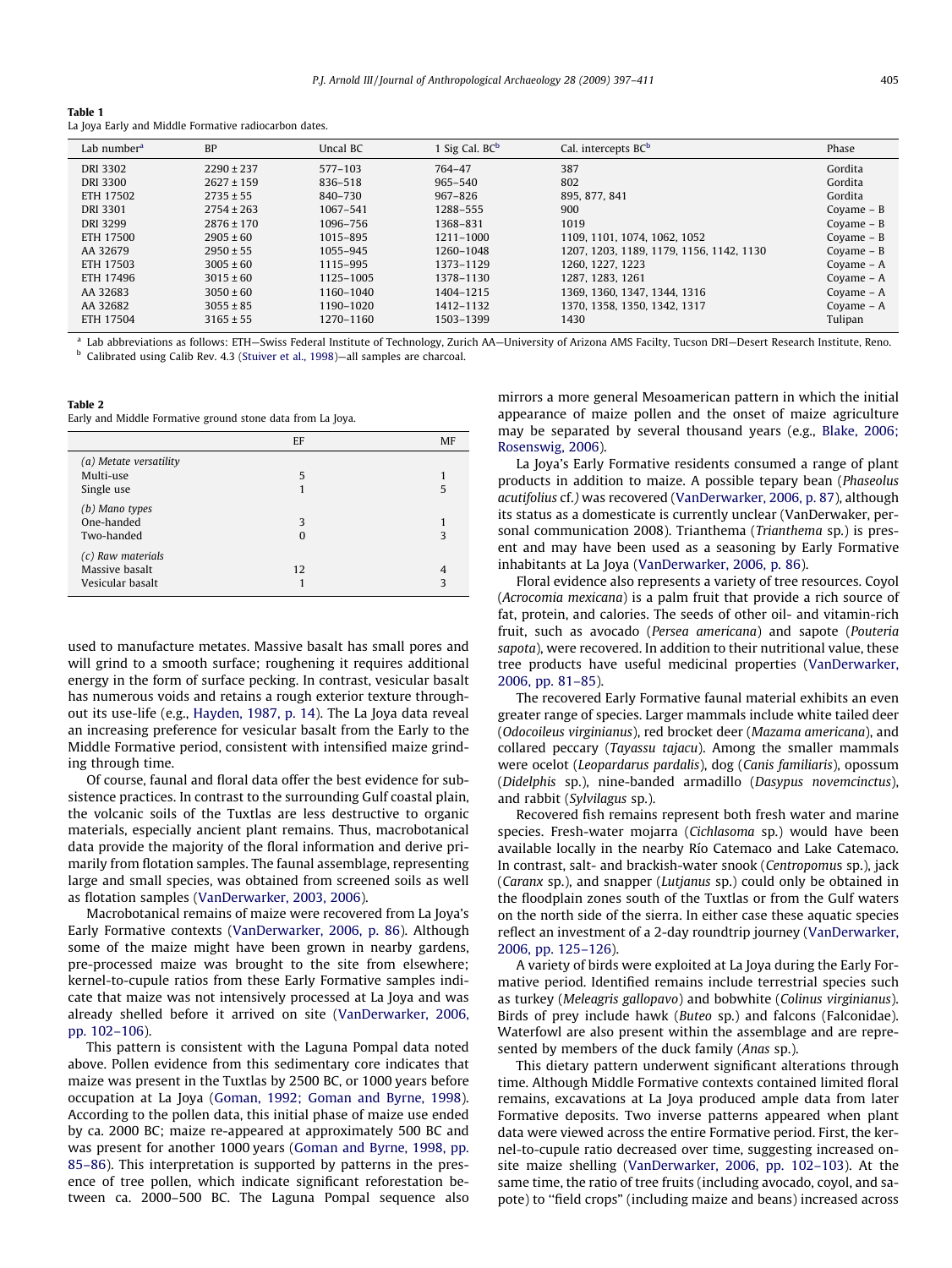this same span; that is, La Joya residents consumed greater amounts of fruit relative to field products. [VanDerwarker \(2006,](#page-14-0) [p. 110\)](#page-14-0) suggests that this pattern reveals a long-term intensification of agriculture, in which fruit trees became increasingly important components of a managed forest economy.

Although floral data specific to the Middle Formative period are scant, the faunal record from this period is more robust and reveals important shifts from the earlier occupation. There is an increase in the frequency of mammals represented in both NISP (Number of Individual Specimens) and MNI (Minimum Number of Individuals) indices between the Early and Middle Formative periods ([VanDerwarker, 2006,](#page-14-0) Fig. 5.1). At the same time, the Middle Formative dietary contribution of both fish and fowl declined appreciably ([VanDerwarker, 2006,](#page-14-0) Tables 5.5 and 5.17). This decrease impacts both the evenness and richness values of the Middle Formative animal assemblage, which are much lower than the corresponding Early Formative indices ([VanDerwarker, 2006, p. 156](#page-14-0)).

According to [VanDerwarker \(2006, pp. 163–164\)](#page-14-0), these patterns likely represent an intensification of ''garden hunting," in which disturbed habitats and/or fallow plots became an increasingly exploited hunting territory. In other words, Middle Formative occupants at La Joya were staying closer to home, intensively using the nearby gardens for hunting and tree management. More locally focused animal-capture also contributed to the decrease in fish and fowl remains during the Middle Formative period.

These changes in both the artifact assemblage and subsistence data accord well with internal community dynamics at La Joya. [McCormack \(2002\)](#page-13-0) explored the development of corporate groups across the site, using a combination of dated stratigraphic materials and diagnostic artifacts. Factors that affect corporate group formation include domestic scheduling conflicts, the need to mobilize labor, and issues surrounding land tenure (e.g., [Hayden and](#page-13-0) [Cannon, 1982; Pasternak et al., 1976](#page-13-0)).

[McCormack \(2002, pp. 266–269\)](#page-13-0) suggests that corporate groups appeared at La Joya during the Coyame B phase; that is, toward the end of the Early Formative period. Given the possibility of intensified maize cultivation, these corporate groups may have emerged partly in response to new scheduling conflicts involving labor demands associated with crop production and processing ([McCormack, 2002, p. 275](#page-13-0)). Early Formative volcanic activity reflected at the site may have impacted subsistence options, encouraging maize cultivation but restricting the availability of farmlands.

Middle Formative period La Joya was occupied less intensively, as manifest in smaller, isolated artifact aggregations. The Middle Formative pattern suggests greater household autonomy, more dispersed intra-site occupation, and a reduced function for corporate groups [\(McCormack, 2002, p. 276](#page-13-0)). This pattern is consistent with the regional settlement data, which denote extensive occupation throughout the survey area. [McCormack \(2002, pp. 277–278\)](#page-13-0) suggests that the effects of volcanic activity may have lessened, allowing agricultural groups to spread out and occupy new portions of the region. Previous social pressures affecting the succession of land tenure may have changed, decreasing the selection for corporate group cohesion and promoting autonomous, nuclear families.

In an insightful paper, [Drennan \(1988\)](#page-13-0) argued that settlement dispersal is often associated with an agricultural regime experiencing intensified labor inputs. Such inputs may reflect a developing infield–outfield system, in which households locate near an adjacent infield but also cultivate a more distant outfield. [Killion's](#page-13-0) [\(1987, 1990, 1992, 2008\)](#page-13-0) research among peasant farmers in the Tuxtlas demonstrates a strong positive correlation between the house lot area devoted to extra-mural tasks and the intensity of infield farming activities. If such intensification characterized Middle Formative Tuxtlas, a distribution of more widely spaced farming households is a predictable result.

In sum, the La Joya data provide a well documented case of settlement and subsistence transitions spanning the Early and Middle Formative periods along the southern Gulf lowlands. Consistent with other recent discussions (e.g., [Clark et al., 2007; Robinson](#page-12-0) [et al., 2005; Rosenswig, 2006; Wendt, 2003, p. 450](#page-12-0)) the La Joya data indicate that maize farming was not an important economic activity throughout much of the Early Formative period. Residential occupation at La Joya involved minimal investment in architecture and storage until the Coyame B phase, coeval with the San Lorenzo B sub-phase. Site occupation intensified at that time and sedentary, corporate groups were established by the end of the Early Formative period. La Joya residents began to turn away from riparian and floodplain-related resources and relied more intensively on cultivated plants along with mammals from disturbed habitats. Agricultural practices intensified during the Middle Formative period, households became more self-reliant, and settlements appeared in portions of the survey area that were unoccupied during earlier times.

# Discussion

The above data strongly suggest that the Gulf Olmec relied more extensively on floodplain/riparian resources than domesticated staples at the beginning and throughout much of the Early Formative period. If correct, this finding undermines models that identify agriculture as the basis for the emergence of Gulf Olmec politicoeconomic inequality. These data also suggest that the adoption of maize agriculture was associated with significant settlement reorganization at the end of the Early Formative period. If accurate, this finding offers a counterpoint to conventional views of the Gulf Olmec collapse at San Lorenzo.

Below I outline an alternative to the agricentric view of Gulf Olmec emergence. This alternative focuses on the Coatzacoalcos drainage and builds upon the following points: (a) the growing consensus that maize did not become a dietary staple across the isthmian region until approximately 1000–900 BC (e.g., San Lorenzo B sub-phase); (b) the likelihood that such an economic shift was not a seamless substitution of foodways, but likely required a re-organization of social roles, politico-economic power relations, and residential activities; (c) the evidence that the San Lorenzo B sub-phase was the period of the most intensive monument manipulation and interaction with groups outside the Coatzacoalcos basin; and (d) the fact that the San Lorenzo collapse is associated with a relocation of occupation into the surrounding uplands and highlands, along with the appearance of corn imagery on elite paraphernalia throughout Mesoamerica.

Archaic occupation within the Coatzacoalcos basin is all but unknown. Tribal groups likely practiced a fishing/hunting/gathering strategy, perhaps supplemented with some gardening (e.g., [Clark](#page-12-0) [and Cheetham, 2002; Pool, 2007, pp. 92–95; Pope et al., 2001\)](#page-12-0). By the Ojochi-Bajío phase, occupation concentrated on floodplain resources but with an eye toward defense. At an estimated 20+ ha, San Lorenzo was the largest community within its immediate sustaining area but Estero Rabón, located 12 km to the west, was more than three times as large [\(Borstein, 2001, p. 151](#page-12-0)).

Seasonal islotes sites imply that preferred resource locations were increasingly controlled and perhaps monopolized by families or lineages ([Arnold, 2000, p. 129; Symonds et al., 2002, pp. 61,](#page-12-0) [121–122](#page-12-0)). It is worth noting that not all locales along the Coatzacoalcos River or within the floodplain are equal in terms of accessing aquatic resources ([Coe and Diehl, 1980b, pp. 107–122;](#page-12-0) [Symonds et al., 2002, p. 121](#page-12-0)). Fish do not school evenly throughout the river or throughout the year. Some areas, such as localized eddies and whirlpools or remolinos [\(Coe and Diehl, 1980b, p. 108\)](#page-12-0) offer preferred fish habitats. During the fall, large catadromous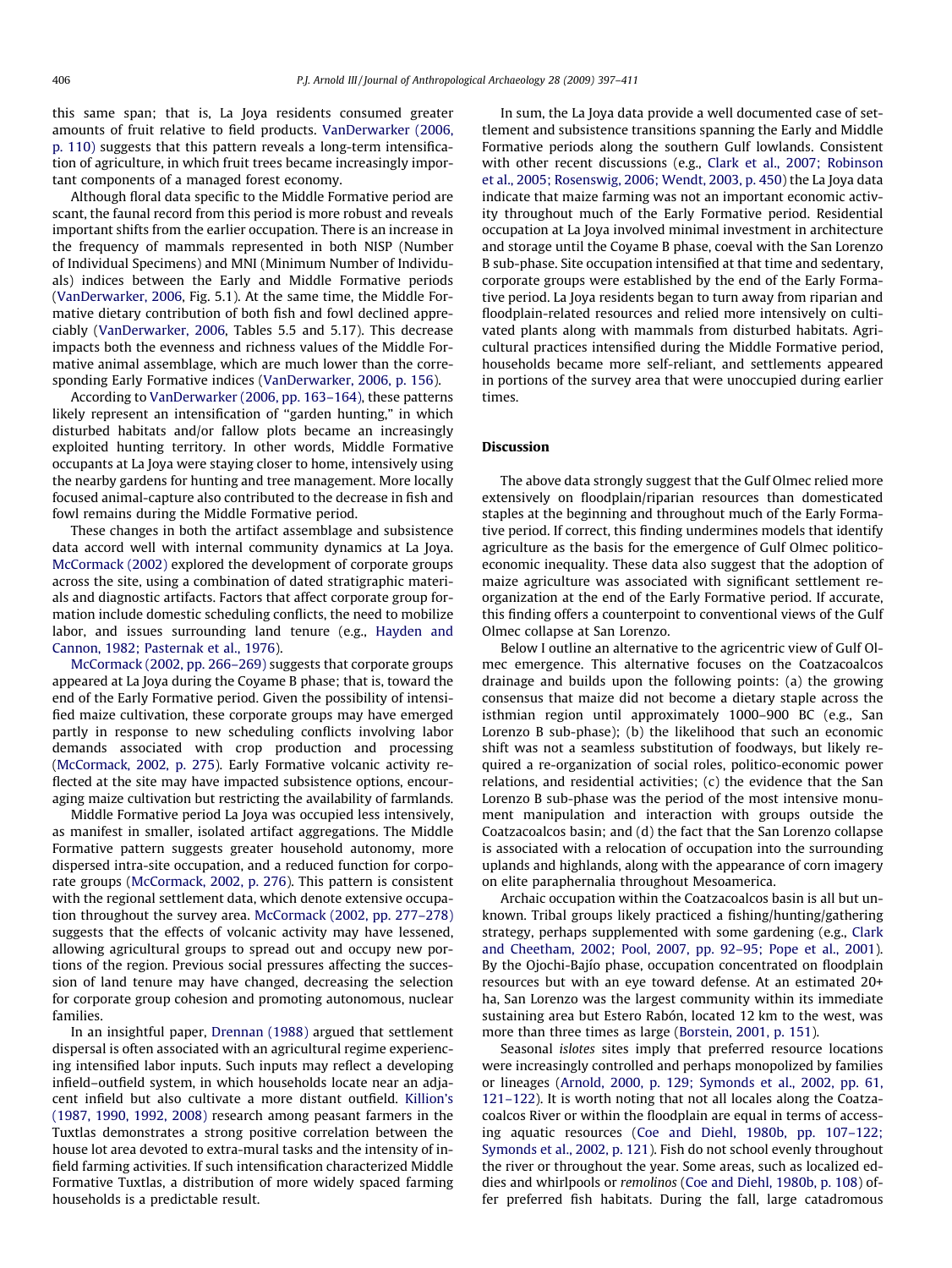species, such as the locally known Bobo, migrate downriver to spawn [\(Cyphers, 1997a, p. 266\)](#page-12-0). Moreover, catching large numbers of fish is best accomplished by building fish fences or using long (>30 m) woven nets ([Coe and Diehl, 1980b, pp. 110–117](#page-12-0)); these techniques require cooperative labor and specific microenvironments [\(Coe and Diehl, 1980b, pp. 116–117\)](#page-12-0). Finally, localized oxbow lakes offer natural holding tanks for the live-storage of resources like turtle and fish (e.g., [Ortiz Pérez and Cyphers, 1997,](#page-13-0) [p. 37; Symonds et al., 2002, p. 60](#page-13-0)). Such ''storage on the fin" can significantly extend the shelf-life of aquatic resources; groups with direct access to and/or use-rights over backwater lakes would enjoy a significant politico-economic advantage.

Despite their observations regarding the defensive location of sites, [Symonds et al. \(2002, p. 120\)](#page-14-0) conclude that ''population pressure" did not contribute to increasing social complexity during the Ojochi-Bajío phase. Rather than population pressure per se, it appears that the San Lorenzo hinterland was undergoing a form of packing characterized by greater competition over localized floodplain resource areas [\(Symonds et al., 2002, pp. 121–122\)](#page-14-0).

[Binford \(2001\)](#page-12-0) has explored this ''spatial packing" phenomenon with global ethnographic data. He notes that an intensified reliance on aquatic foodstuffs encourages a socio-political structure in which individuals and/or ''houses" exercise an increasing monopoly over access to those resources ([Binford, 2001, pp. 368–372,](#page-12-0) [424–437, 446](#page-12-0)). Sites assume ''a more linear distribution along shore-lines...increases in packing result not so much from increased population as from its spatial restructuring" ([Binford,](#page-12-0) [2001, p. 384\)](#page-12-0). Moreover, an intensive reliance on aquatic resources is often associated as much with control over the technology of extraction as a physical control of extraction points ([Binford,](#page-12-0) [2001, p. 370\)](#page-12-0). Concomitant with these changes, economic exchange takes on the form of delayed ''donor-debtor transactions" often involving craft-specialization as an activity patronized by higher-ranking members of the community ([Binford, 2001, p. 371\)](#page-12-0).

Although the RRSL chronology cannot capture the settlement and demographic dynamics over the course of the San Lorenzo phase, archeological data from the adjacent San Juan drainage ([Borstein, 2001](#page-12-0)) indicate that the early portion of the San Lorenzo phase was characterized by population growth and relative stability in settlement location. If applicable to the Coatzacoalcos drainage, these observations suggest that settlement changes during the San Lorenzo A sub-phase were more a difference of degree than of kind.

Status differences were evident and likely mark leaders who successfully negotiated factional conflicts or prevailed in armed confrontations. These leaders, in turn, would have recruited additional supporters, perhaps from outside their community. Leaders or other individuals may have been responsible for interceding with nature to insure the smooth operation of the cosmic order (e.g., [Reilly, 1995\)](#page-13-0). Increasing politico-economic status and differentiation was likely expressed through access to exotic materials, such as ilmenite cubes and perhaps obsidian blades (e.g., [Clark,](#page-12-0) [1987; Stark, 2000, 2007](#page-12-0)). Monuments became a means by which certain leaders displayed social power ([Clark, 1997; Coe and Diehl,](#page-12-0) [1980a, p. 294](#page-12-0)). Although the tradition of lithic sculpture at San Lorenzo may date back to the Chicharras phase (e.g., [Coe and Diehl,](#page-12-0) [1980a, pp. 351–352](#page-12-0)), the earliest colossal heads do not appear to pre-date the San Lorenzo A sub-phase [\(Clark, 2007, p. 29](#page-12-0)). As possible portraits of leaders (e.g., [Coe, 1981b, p. 139; Pool, 2007, p.](#page-12-0) [106; Stirling, 1955\)](#page-12-0) such representations are consistent with the process of individualized monopolization of floodplain resources and extraction technologies noted above [\(Binford, 2001, pp. 368–372\)](#page-12-0).

In contrast to the San Lorenzo A sub-phase, multiple lines of evidence suggest that the San Lorenzo B sub-phase was a significant period of politico-economic tumult. Temporally-sensitive survey data indicate dramatic population growth and the first extensive use of upland areas attractive for cultivation. Moreover, the majority of megalithic sculpture was installed, actively manipulated, and decommissioned at this time ([Coe, 1981b, p. 139; Coe](#page-12-0) [and Diehl, 1980a, pp. 294–295](#page-12-0), Table 6-1). For example, [Cyphers](#page-12-0) [et al. \(2006, pp. 24–25\)](#page-12-0) report that Monument 14, a stone throne, was associated with a patio re-surfacing event that yielded an uncalibrated radiocarbon date of 981 ± 60 BC.

The frequency of exotic materials at San Lorenzo jumps dramatically during the San Lorenzo B sub-phase. A 12-fold increase in imported obsidian blades is matched by the largest number of sources represented in the obsidian assemblage ([Coe, 1981b, p.](#page-12-0) [145; Coe and Diehl, 1980a, pp. 248, 258\)](#page-12-0). Schist and serpentine are more common in San Lorenzo B sub-phase refuse than previously and ''foreign figurine types" appear at this time ([Coe,](#page-12-0) [1981b, p. 130\)](#page-12-0). Overall, ''San Lorenzo B shows much greater involvement with other regions in Mesoamerica, most likely through increased trade contacts necessitated by the sharp production rise in local industries" ([Coe, 1981b, p. 130](#page-12-0)).

The scale of such activities in and around San Lorenzo has been used to model a unified, centralized system overseeing a complex political economy [\(Clark, 2007; Cyphers, 1997a,c; Cyphers and](#page-12-0) [Zurita-Noguera, 2006; Symonds et al., 2002](#page-12-0)). But while short periods of consolidation may have occurred, the evidence for unification is equivocal [\(Clark, 1997, p. 222](#page-12-0)). As mentioned above, site size estimates of Loma del Zapote compare favorably with those of San Lorenzo. The fact that coeval, comparably sized polities occupied the same portion of the Coatzacoalcos basin raises questions about a unified San Lorenzo landscape. [Symonds et al. \(2002,](#page-14-0) [pp. 93,125\)](#page-14-0) acknowledge that several sites, including Loma del Zapote, and Estero Rabón, may have competed with San Lorenzo at this time.

Rare, table-top thrones provide a possible indication of this competition. To date, only three Early Formative sites within the immediate Coatzacoalcos region have yielded such sculpture: these sites are San Lorenzo, Loma del Zapote, and Estero Rabón (e.g., Cyphers, 1997c, pp. 232-233).<sup>8</sup> And while some researchers [\(Clark, 2007, p. 17; Cyphers, 1997c, pp. 232–233, 2004, p. 238;](#page-12-0) [Cyphers and Zurita-Noguera, 2006; Symonds et al., 2002, p. 84](#page-12-0)), believe that formal differences in these thrones reproduce a settlement hierarchy, it is also possible that the properties of these megalithic sculptures represent distinct socio-political factions co-existing in the Coatzacoalcos basin (e.g., [Gillespie, 1999\)](#page-13-0).

Monument re-sculpting, such as the transformation of thrones into colossal heads at San Lorenzo (e.g., [Porter, 1990\)](#page-13-0) is also evident at Loma del Zapote. In this case, however, the re-sculpted image is not a colossal head, but rather a megalithic feline (Monument LZ-7; [Cyphers, 1997d, p. 219, 1999, p. 172, 2004, p.](#page-12-0) [246\)](#page-12-0). This feline was associated with two ''twin" figures creating a sculptural arrangement thought to represent a mythical or historical event ([Cyphers, 1997a, p. 271, 1997e, p. 188, 1999, p.](#page-12-0) [172\)](#page-12-0). Twin imagery similarly adorns the stone throne from Loma del Zapote (LZ-2; [Cyphers, 2004, p. 235–238; de la Fuente, 1996,](#page-12-0) [pp. 47–48](#page-12-0)). Such re-occurring motifs imply a local ideological continuity; comparable sculpted twin motifs are not reported from San Lorenzo (de la Fuente, 1996, pp. 47-48).<sup>9</sup> Differences in recarved monuments, coupled with site-specific motifs, may signal distinct lineage affiliations and/or political factions within the

<sup>8</sup> A table-top throne has also been recovered from El Marquesillo, a site located along the San Juan River some 50 km northwest of San Lorenzo [\(Doering, 2007\)](#page-13-0). The age of the throne is unknown, although excavated data suggest that it was ritually interred during the latter portion of the Formative Period [\(Doering, 2007, p. 65\)](#page-13-0).

<sup>9</sup> Monument SL-18 ([Coe and Diehl, 1980a, p. 327; Cyphers, 2004, pp. 78–80\)](#page-12-0), a possible stone throne from San Lorenzo, includes two partially destroyed dwarf-like figures. Nonetheless, they are positioned at the corners of the monument and not side by side, such as on the LZ-2 throne; moreover, the poor state of their condition makes it extremely difficult to assess their formal similarities and differences.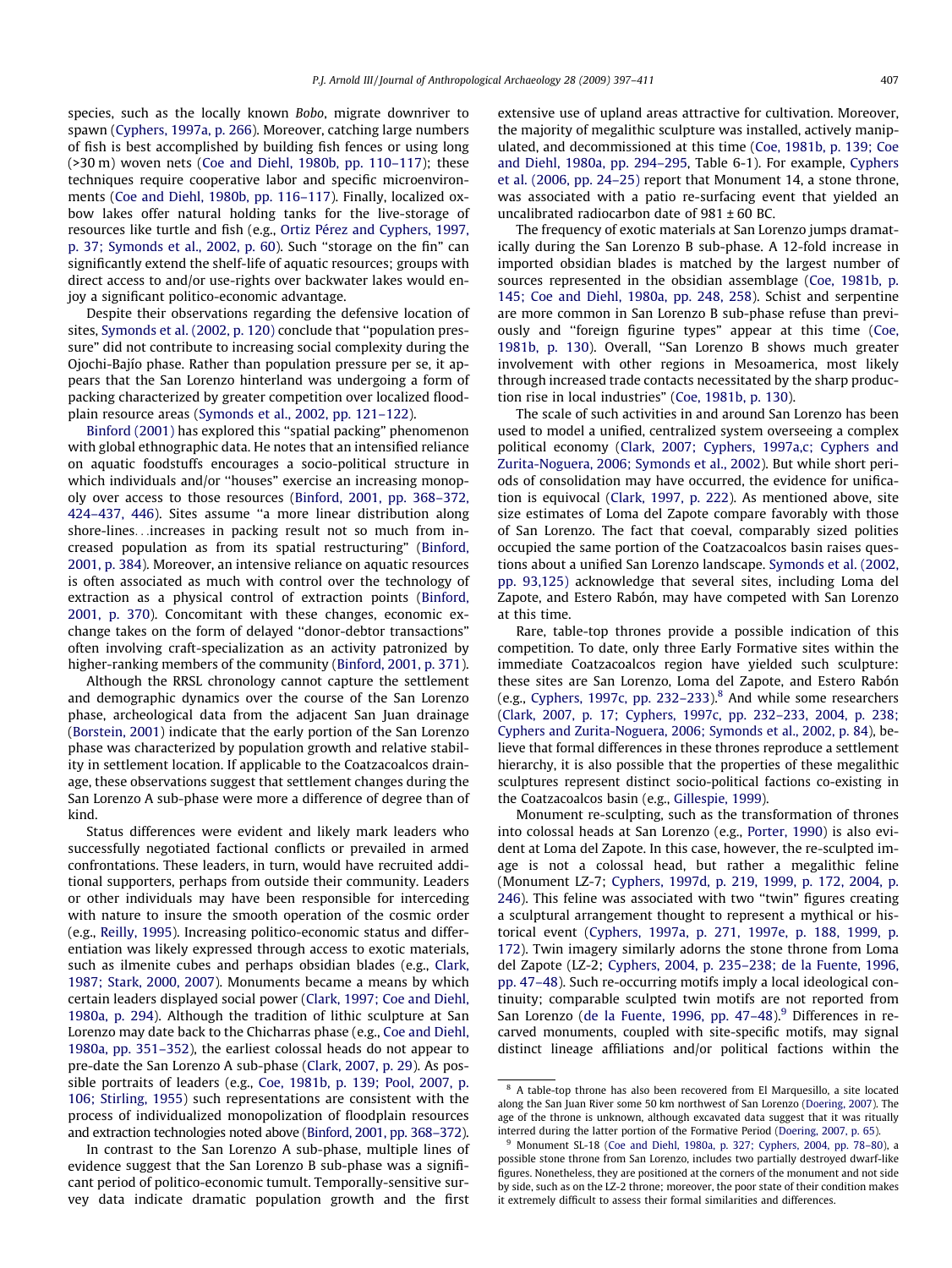Coatzacoalcos drainage rather than an elaborate regional political hierarchy.

San Lorenzo's regional oversight is also said to extend to the control of local raw materials. For example [Symonds et al. \(2002,](#page-14-0) [pp. 81–84\)](#page-14-0) suggest that chapopote (bitumen) was one such resource. Recent chemical analysis, however, reveal that chapopote samples recovered from San Lorenzo reflect only two of six archeological sources identified for the region while samples from Loma del Zapote and adjacent El Azuzul formed a third, mutually exclusive cluster [\(Wendt and Lu, 2006](#page-14-0)). Such evidence casts doubt on the control over bitumen by San Lorenzo's elite ([Wendt and](#page-14-0) [Cyphers, 2008\)](#page-14-0).

The above data suggest that a competitive cultural environment existed during the San Lorenzo B sub-phase. The appearance at this time of a more productive form of maize—or new techniques to extract additional energy from maize ([Diehl, 2004, pp. 86–87\)](#page-13-0)—may have altered the economic playing field and fostered additional politico-economic stress (e.g., [Clark et al., 2007; Rosenswig,](#page-12-0) [2006\)](#page-12-0). A cultural code that had developed primarily around floodplain resources (e.g., [Arnold, 2005a\)](#page-12-0) could be challenged by a productive, terrestrial, domesticated foodstuff exploited with a smaller labor pool, minimal technological investment, and increased storability. I propose that this situation threatened the existing elite politico-economic structure, causing these elites to ramp up traditional displays and competitive events. The dramatic increase in exotic goods and the more frequent installation of megalithic sculpture are predictable outcomes. In fact, [Diehl](#page-13-0) [\(2004, p. 112\)](#page-13-0) suspects that the practice of sculpting colossal heads was ''a short-lived fad" lasting a century or less.

Thus, an accelerated investment in elite self-promotion at San Lorenzo need not reflect the operation of a stable government but instead may have represented greater politico-economic instability in the face of a changing subsistence economy. As Gregory [Johnson \(1982, p. 406\)](#page-13-0) notes, "[i]ntensification of ritual...may signal a system in trouble rather than one doing particularly well." Or, phrased more bluntly: ''they're not waving, they're drowning" ([Blintiff, 1991, p. 278](#page-12-0)).

By the Middle Formative period a settlement transition to the uplands was mostly complete. Survey and excavation data indicate that settlements spread across the upland region, taking advantage of additional agricultural soils and intensifying maize production. This Middle Formative transition is associated with substantial direct and indirect evidence for the increased importance of corn as a politico-economic tool (e.g., [Pool, 2007, pp. 145–146; Rosenswig,](#page-13-0) [2006; Rust and Leyden, 1994, pp. 192–194; Taube, 2000\)](#page-13-0).

This transition at San Lorenzo has often been characterized as a "collapse" or "demise" (e.g., [Coe and Diehl, 1980b, p. 152; Diehl,](#page-12-0) [2004, p. 58; Symonds et al., 2002, p. 94\)](#page-12-0) but it is viewed just as easily as a social and economic re-organization. [Binford's \(2001\)](#page-12-0) cross-cultural ethnographic analysis is again instructive. Although cropland varies, farming options are usually more even and continuous when compared to the extraction points necessary to acquire sufficient aquatic resources to feed population aggregates. Thus, at the point of a transitioning economy, smaller, more autonomous social units become viable and methods of social integration emphasize more horizontal, cross-cutting connections (e.g., "sequential" rather than ''simultaneous" hierarchies [[Johnson, 1982\]](#page-13-0)). [Binford](#page-12-0) [\(2001, p. 406\)](#page-12-0) notes that societies with such ''multilocal social groups" are likely to develop mechanisms such as sodalities and/ or secret societies to promote horizontal social integration, rather than emphasizing more vertical integrative mechanisms.

Often lacking the overt nature of their vertical counterparts, these horizontal mechanisms can be misinterpreted as reflecting a system failure rather than a successful adaptation to new circumstances [\(Tainter, 2006\)](#page-14-0). It is worth remembering that comparable changes mark intensified crop usage in several archeological sequences, such as the Middle-to-Late Woodland transition in the Midwestern United States (e.g., [Braun, 1986; Milner, 2004\)](#page-12-0) and the transition from the Mesolithic to the Neolithic in northern Europe (e.g., [Price,](#page-13-0) 2000).

#### Conclusions

It seems clear from the above discussion that agricentric models for the emergence of the Gulf Olmec political economy require revision. This paper presents data supporting the position that the origins of Gulf Olmec social differentiation were based more on floodplain resources than domesticated maize. Although maize was certainly cultivated by Early Formative Gulf lowland occupants, it does not appear to have become a staple food resource until after the development of significant socio-political differentiation at San Lorenzo. Nor can maize be linked to aggrandizing displays, as suggested in the Early Formative ceramic record of the Pacific coast (e.g., [Clark and Blake, 1994; Clark and Gosser,](#page-12-0) [1995\)](#page-12-0).

The timing of the adoption of maize agriculture has interesting implications for reconstructions of Early Formative Gulf Olmec society. Floodplain resources may have provided the primary subsistence and politico-economic leverage throughout much of the Early Formative period. Individuals or families controlled specific extraction points, access technologies, and natural holding tanks for live-storage; competition among these groups is represented in the distribution of settlements throughout the Coatzacoalcos drainage. This competition is also reflected in the initial appearance of exotic commodities and the first investment in megalithic sculpture.

A significant subsistence shift brought about through the increased productivity of maize resulted in a re-imagined economic landscape (e.g., [Binford, 1982](#page-12-0)). During the San Lorenzo B sub-phase this transition is associated with a repositioning of settlements into upland portions of the river basin. These changes may have also disrupted the pre-existing cognitive codes that validated social differentiation and prompted a hyper-acceleration in elite displays, gift-giving, and other forms of self-promotion and recruitment.

These responses were not sustained in the long-term. Ultimately, households adopted an agrarian lifestyle and by the Middle Formative period had turned away from the floodplains that were the focus of earlier settlement. Although often framed as a dramatic—even cataclysmic—event, the result was just as likely a successful adjustment to new economic opportunities.

In sum, Gulf Olmec society represents an early, autochthonous example of the relatively rapid transition from a fishing/gathering/horticultural adaptation to a subsistence system and political economy based primarily on agriculture. As such, it offers a wellfocused arena to investigate some of the major issues in the emergence of sedentism, trans-generational inequality, and population nucleation. Moreover, the zonal variability exhibited across the Gulf lowlands provides an opportunity to examine the different tempos and conditions under which this subsistence-settlement transition took place. Recent exchanges highlight the impact of the Gulf Olmec culture on Mesoamerican civilization at large (e.g., [Blomster et al., 2005; Flannery et al., 2005; Neff et al., 2006;](#page-12-0) [Sharer et al., 2006](#page-12-0)). We should give equal time to the earlier portion of the Early Formative Gulf lowlands sequence, mindful that the significance of the Gulf Olmec phenomenon lies as much in its infancy as its legacy.

## Acknowledgements

The present discussion benefited greatly from comments provided by Mark Aldenderfer, John Clark, Tom Killion, Chris Pool,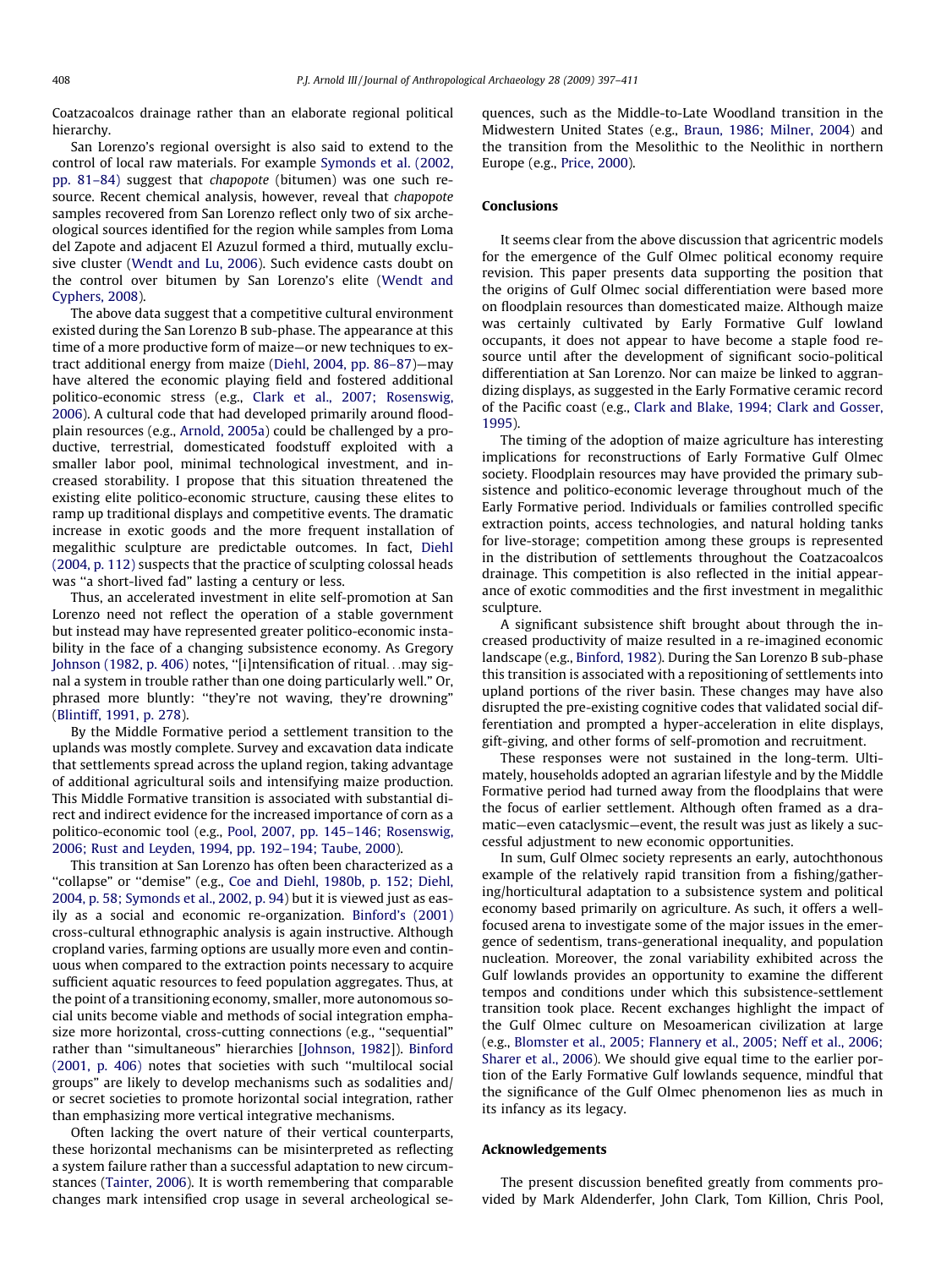<span id="page-12-0"></span>Rob Rosenswig, Amber VanDerwarker, Carl Wendt, Elizabeth Wing, and several anonymous reviewers. I would especially like to thank Shannon Fie for her insights, her patience, and her calming influence. Colleen Karwoski and Danny Beacher assisted with reference materials. Archaeological research at La Joya was supported by grants from the National Science Foundation and Loyola University Chicago. La Joya fieldwork was conducted with permission from Mexico's Consejo de Arqueologia and Instituto Nacional de Antropologia e Historia.

#### References

- Aguilar Rojas, M. de la Luz, 1992. Excavaciones de una Unidad Habitacional Olmeca en San Lorenzo, Tenochtitlan, Ver. Tesis de licenciatura, Universidad de las Américas, Puebla.
- Ames, K.M., Maschner, H.G.D., 1999. Peoples of the Northwest Coast: Their Archaeology and Prehistory. Thames and Hudson, New York.
- Andrle, R.F., 1964. A Biogeographical Investigation of the Sierra de Tuxtlas in Veracruz, Mexico. Ph.D. Dissertation, Department of Geography and Anthropology, Louisiana State University.
- Arnold, J.E., 1996. Understanding the evolution of intermediate societies. In: Arnold, J.E. (Ed.), Emergent Complexity: The Evolution of Intermediate Societies. International Monographs in Prehistory, Archaeological Series 9, Ann Arbor, pp. 1–12.
- Arnold III, P.J., 1999. Tecomates, residential mobility, and early formative occupation in coastal lowland Mesoamerica. In: Skibo, J.M., Feinman, G.M. (Eds.), Pottery and People: A Dynamic Interaction. University of Utah Press, Salt Lake City, pp. 159–170.
- Arnold III, P.J., 2000. Sociopolitical complexity and the Gulf Olmecs: a view from the Tuxtla Mountains, Veracruz, Mexico. In: Clark, J.E., Pye, M.E. (Eds.), Olmec Art and Archaeology in Mesoamerica. National Gallery of Art, Washington, D.C., pp. 117–135.
- Arnold III, P.J., 2003. Early formative pottery from the Tuxtla Mountains and implications for Gulf Olmec origins. Latin American Antiquity 14, 29–46.
- Arnold III, P.J., 2005a. The shark-monster in Olmec iconography. Mesoamerican Voices 2, 5–36.
- Arnold III, P.J., 2005b. Gulf Olmec variation and implications for interaction. In: Powis, T.G. (Ed.), New Perspectives on Formative Mesoamerican Cultures. BAR International Series 1377. Archaeopress, Oxford, pp. 73–84.
- Arnold III, P.J., 2007. Ceramic production at La Joya, Veracruz: Early Formative techno logics and error loads. In: Pool, C.A., Bey, G.J., III (Eds.), Pottery Economics in Mesoamerica. University of Arizona Press, Tucson, pp. 86–113.
- Arnold III, P.J., McCormack, V.J., 2002. En la sombra del San Martín: Informe final del Proyecto Arqueológico La Joya. Report on file, Instituto Nacional de Antropología e Historia, México.
- Arnold III, P.J., Stark, B.L., 1997. Gulf lowland settlement in perspective. In: Stark, B.L., , Arnold, P.J., III (Eds.), Olmec to Aztec: Settlement Patterns in the Ancient Gulf Lowlands. University of Arizona Press, Tucson, pp. 310–329.
- Bernal, I., 1969. The Olmec World. University of California Press, Berkeley.
- Binford, L.R., 1982. The archaeology of place. Journal of Anthropological Archaeology 1, 5–31.
- Binford, L.R., 2001. Constructing Frames of Reference: An Analytical Method for Archaeological Theory Building using Ethnographic and Environmental Data Sets. University of California Press, Berkeley.
- Blake, M., 2006. Dating the initial spread of Zea mays. In: Staller, J., Tykot, R., Benz, B. (Eds.), Histories of Maize: Multidisciplinary Approaches to the Prehistory, Linguistics, Biogeography, Domestication, and Evolution of Maize. Academic Press, New York, pp. 55–72.
- Blake, M., Chisholm, B.S., Clark, J.E., Voorhies, B., Love, M.W., 1992a. Prehistoric subsistence in the Soconusco region. Current Anthropology 33, 83–94.
- Blake, M., Chisholm, B.S., Clark, J.E., Mudar, K., 1992b. Non-agricultural staples and agricultural supplements: Early Formative subsistence in the Soconusco region, Mexico. In: Gebauer, A.B., Price, T.D. (Eds.), Transitions to Agriculture in Prehistory, Monographs in World Archaeology, vol. 4. Prehistory Press, Madison, pp. 133–151.
- Blintiff, J., 1991. Postmodernism, rhetoric and scholasticism at TAG: the current state of British archaeology. Antiquity 65, 274–278.
- Blomster, J.P., Neff, H., Glascock, M.D., 2005. Olmec pottery production and export in ancient Mexico determined through elemental analysis. Science 307, 1068– 1072.
- Borstein, J.A., 2001. Tripping Over Colossal Heads: Settlement Patterns and Population Development in the Upland Olmec Heartland. Ph.D. Dissertation, Department of Anthropology, Pennsylvania State University.
- Braun, D.P., 1986. Midwestern Hopewellian exchange and supralocal interaction. In: Renfrew, C., Cherry, J. (Eds.), Peer Polity Interaction and Socio-Political Change. Cambridge University Press, Cambridge, pp. 117–126.
- Carniero, R.L., 1970. A theory on the origin of the state. Science 169, 733–738.
- Caso, A., 1965. Existió un imperio Olmeca? Memoria de el Colegio Nacional 5 (3), 1– 52.
- Cheetham, D., 2009. Book review essay: the Olmecs: America's first civilization by Richard A. Diehl; and Olmec archaeology and early Mesoamerica by Christopher A. Pool. Latin American Antiquity 20, 260–263.
- Chisholm, B., Blake, M., 2006. Diet in prehistoric Soconusco. In: Staller, J., Tykot, R., Benz, B. (Eds.), Histories of Maize: Multidisciplinary Approaches to the Prehistory, Biogeography, Domestication, and Evolution of Maize. Academic Press, New York, pp. 161–172.
- Clark, J.E., 1987. Politics, prismatic blades, and Mesoamerican civilization. In: Johnson, J.K., Marrow, C.A. (Eds.), The Organization of Core Technology. Westview Press, Boulder, pp. 259–284.
- Clark, J.E., 1997. The arts of government in early Mesoamerica. Annual Review of Anthropology 26, 211–234.
- Clark, J.E., 2007. Mesoamerica's first state. In: Scarborough, V.L., Clark, J.E. (Eds.), The Political Economy of Ancient Mesoamerica: Transformations during the Formative and Classic Periods. University of New Mexico Press, Albuquerque, pp. 11–46.
- Clark, J.E., Blake, M., 1994. The power of prestige: competitive generosity and the emergence of rank societies in lowland Mesoamerica. In: Brumfield, E., Fox, J. (Eds.), Factional Competition and Political Development in the New World. Cambridge University Press, Cambridge, pp. 17–30.
- Clark, J.E., Cheetham, D., 2002. Mesoamerica's tribal foundations. In: Parkinson, W.A. (Ed.), The Archaeology of Tribal Societies. Archaeological Series 15. International Monographs in Prehistory, Ann Arbor, pp. 278–339.
- Clark, J.E., Gosser, D., 1995. Reinventing Mesoamerica's first pottery. In: Barnett, W.K., Hoopes, J.W. (Eds.), The Emergence of Pottery: Technology and Innovation in Ancient Societies. Smithsonian Institution Press, Washington, DC, pp. 209– 221.
- Clark, J.E., Pye, M.E., Gosser, D.C., 2007. Thermolithics and corn dependency in Mesoamerica. In: Lowe, L.S., Pye, M.E. (Eds.), Archaeology, Art, and Ethnogenesis in Mesoamerica Prehistory: Papers in Honor of Gareth W. Lowe. Papers of the New World Archaeological Foundation, No. 68. Brigham Young University, Provo, pp. 23–42.
- Coe, M.D., 1968. America's First Civilization: Discovering the Olmec. American Heritage, New York.
- Coe, M.D., 1981a. Gift of the river: Ecology of the San Lorenzo Olmec. In: Benson, E.P. (Ed.), The Olmec and their Neighbor: Essays in Memory of Matthew W. Stirling. Dumbarton Oaks, Washington, DC, pp. 15–39.
- Coe, M.D., 1981b. San Lorenzo Tenochtitlan. In: Sabloff, J.A. (Ed.), Archaeology. Handbook of Middle American Indians, Supplement I. University of Texas Press, Austin, pp. 117–146.
- Coe, M.D., Diehl, R.A., 1980a. In the Land of the Olmec. The Archaeology of San Lorenzo Tenochtitlán, vol. 1. University of Texas Press, Austin.
- Coe, M.D., Diehl, R.A., 1980b. In the Land of the Olmec. The People of the River, vol. 2. University of Texas Press, Austin.
- Cyphers, A., 1996. Reconstructing Olmec life at San Lorenzo. In: Benson, E.P., de la Fuente, B. (Eds.), Olmec Art of Ancient Mexico. National Gallery of Art, Washington, DC, pp. 61–71.
- Cyphers, A., 1997a. Crecimiento y desarrollo de San Lorenzo. In: Cyphers, A. (Coord.), Población, Subsistencia y Medio Ambiente en San Lorenzo Tenochtitlán. Universidad Nacional Autónoma de México, Instituto de Investigaciones Antropológicas, México, DF, pp. 255–274.
- Cyphers, A., 1997b. Exploraciones arqueológicas en San Lorenzo Tenochtitlan. In: Ladrón de Guevara G.S., Vásquez, Z.S., (Coords.), Memoria del Coloquio: Arqueología del centro y sur de Veracruz. Universidad Veracruzana, Xalapa, pp. 127–139.
- Cyphers, A., 1997c. La gobernatura en San Lorenzo: Inferencias del arte y patrón de asentamiento. In: Cyphers, A. (Coord.), Población, Subsistencia y Medio Ambiente en San Lorenzo Tenochtitlán. Universidad Nacional Autónoma de México, Instituto de Investigaciones Antropológicas, México, DF, pp. 227–  $242.$
- Cyphers, A., 1997d. Los felinos de San Lorenzo. In: Cyphers, A. (Coord.), Población, Subsistencia y Medio Ambiente en San Lorenzo Tenochtitlán. Universidad Nacional Autónoma de México, Instituto de Investigaciones Antropológicas, México, DF, pp. 195–225.
- Cyphers, A., 1997e. El contexto social de monumentos en San Lorenzo. In: Cyphers, A. (Coord.), Población, Subsistencia y Medio Ambiente en San Lorenzo Tenochtitlán. Universidad Nacional Autónoma de México, Instituto de Investigaciones Antropológicas, México, DF, pp. 163–194.
- Cyphers, A., (Coord.), 1997f. Población, Subsistencia y Medio Ambiente en San Lorenzo Tenochtitlán. Universidad Nacional Autónoma de México, Instituto de Investigaciones Antropológicas, México, DF.
- Cyphers, A., 1999. From stone to symbol: Olmec art in social context at San Lorenzo Tenochtitlán. In: Grove, D.C., Joyce, R.A. (Eds.), Social Patterns in Pre-Classic Mesoamerica. Dumbarton Oaks, Washington, DC, pp. 155–181.
- Cyphers, A., 2001. Tropical frontiers. Latin American Antiquity 12, 107–109.
- Cyphers, A., 2004. Escultura Olmeca de San Lorenzo Tenochtitlán. Universidad Nacional Autónoma de México, México, DF.
- Cyphers, A., Arturo Ortiz, M., 2000. Geomorphology and ancient cultural landscapes of southern Veracruz. In: Ahler, S.R. (Ed.), Mounds, Modoc, and Mesoamerica: Papers in Honor of Melvin L. Fowler, Illinois State Museum Scientific Papers, vol. XXVIII. Illinois State Museum, Springfield, pp. 99–110.
- Cyphers, A., Hernández-Portilla, A., Varela-Gómez, M., Grégor-López, L., 2006. Cosmological and sociopolitical synergy in Preclassic architectural complexes. In: Lucero, L.J., Fash, W. (Eds.), Precolumbian Water Management: Ideology Ritual and Power. University of Arizona Press, Tucson, pp. 17–32.
- Cyphers, A., Zurita-Noguera, J., 2006. A land that tastes of water. In: Lucero, L.J., Fash, W. (Eds.), Precolumbian Water Management: Ideology, and Power. University of Arizona Press, Tucson, pp. 33–50.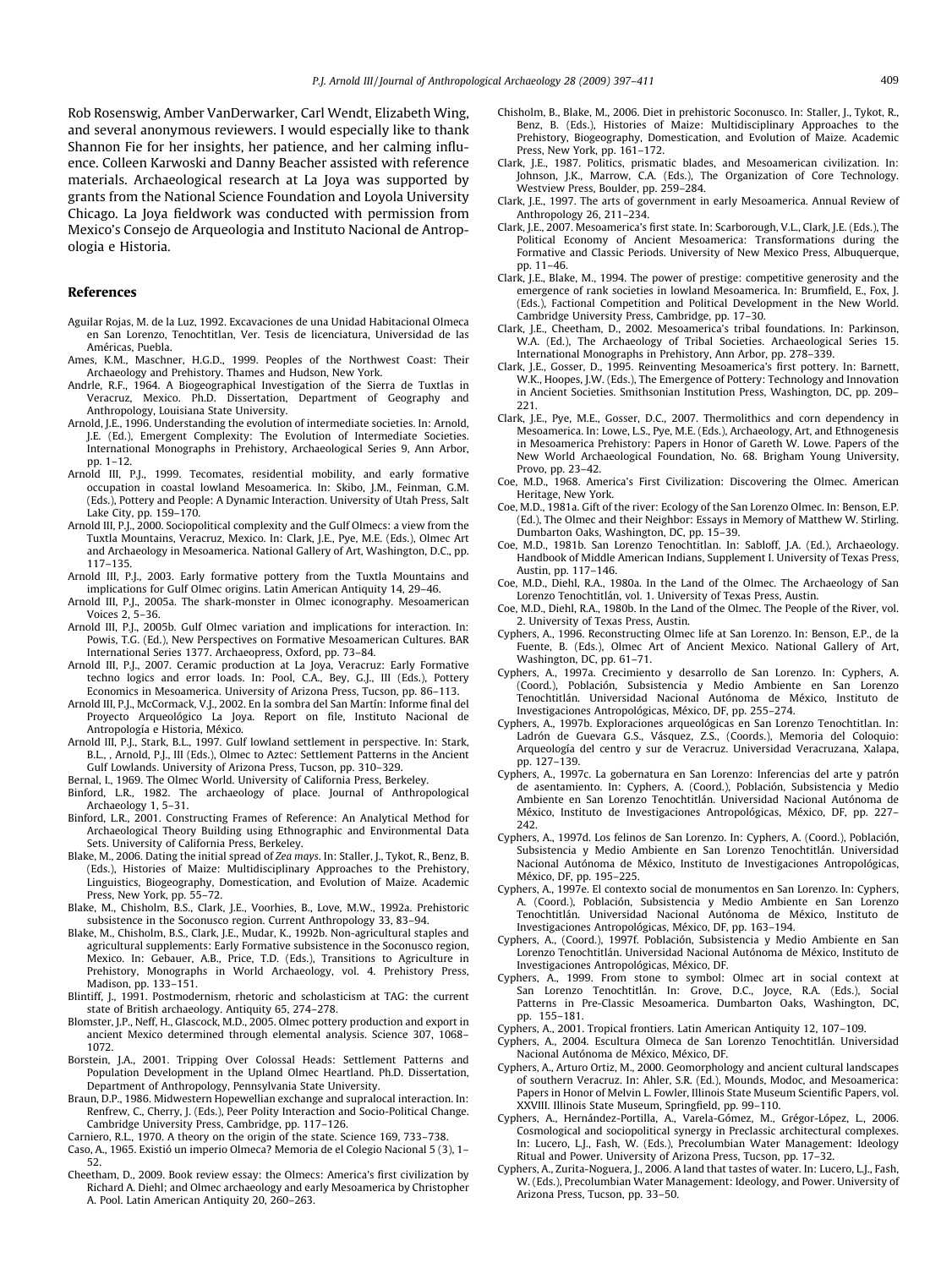- <span id="page-13-0"></span>de la Fuente, B., 1996. Homcentrism in Olmec monumental art. In: Benson, E.P., de la Fuente, B. (Eds.), Olmec Art of Ancient Mexico. National Gallery of Art, Washington, DC, pp. 41–49.
- Diehl, R.A., 2004. The Olmecs: America's First Civilization. Thames and Hudson, London.
- Doering, T.F., 2007. An Unexplored Realm in the Heartland of the Southern Gulf Olmec: Investigations at El Marquesillo, Veracruz, Mexico. Ph.D. Dissertation, Department of Anthropology, University of South Florida.
- Drennan, R.D., 1988. Household location and compact versus dispersed settlement in prehispanic Mesoamerica. In: Wilk, R.R., Ashmore, W. (Eds.), Household and Community in the Mesoamerican Past. University of New Mexico Press, Albuquerque, pp. 273–293.
- Dumond, D.E., 1961. Swidden agriculture and the rise of Maya civilization. Southwestern Journal of Anthropology 17, 301–316.
- Flannery, K.V., Balkansky, A.K., Feinman, G.M., Grove, D.C., Marcus, J., Redmond, E.M., Reynolds, R.G., Sharer, R.J., Spencer, C.S., Yaeger, J., 2005. Implications of the new petrographic analysis for the Olmec ''mother culture" model. Proceedings of the National Academy of Science 102, 11219–11223.
- Flannery, K.V., Marcus, J., 2000. Formative Mexican chiefdoms and the myth of the ''mother culture". Journal of Anthropological Archaeology 19, 1–37.
- Gillespie, S.D., 1999. Olmec thrones as ancestral altars: the two sides of power. In: Robb, J.E. (Ed.), Material Symbols: Culture and Economy in Prehistory. Center for Archaeological Investigations, Southern Illinois University, Carbondale, pp. 224–253.
- Goman, M., 1992. Paleoecological Evidence for Prehistoric Agriculture and Tropical Forest Clearance in the Sierra de los Tuxtlas, Veracruz, Mexico. M.A. Thesis, Department of Geography, University of California, Berkeley.
- Goman, M., Byrne, R., 1998. A 5000-year record of agriculture and tropical forest clearance in the Tuxtlas, Veracruz, Mexico. The Holocene 8, 83–89.
- González Lauck, R.B., 2000. La zona del Golfo en el Preclásico: La etapa olmeca, second ed.. In: Manzanilla, L., López Lujan, L. (Eds.), El México Antiguo, sus Áreas Culturales, los Orígenes y el Horizonte Preclásico. Historia Antigua de México, vol. 1 Instituto Nacional de Antropología e Historia, México, DF, pp. 363–406.
- Grove, D.C., 1981. Olmec monuments: mutilation as a clue to meaning. In: Benson, E.P. (Ed.), The Olmec and their Neighbor: Essays in Memory of Matthew W. Stirling. Dumbarton Oaks, Washington, DC, pp. 48–68.
- Grove, D.C., 1994. La Isla, Veracruz, 1991: a preliminary report, with comments on the Olmec uplands. Ancient Mesoamerica 5, 223–230.
- Grove, D.C., 1997. Olmec archaeology: a half century of research and its accomplishments. Journal of World Prehistory 11, 51–101.
- Hayden, B., 1987. Traditional metate manufacturing in Guatemala using chipped stone tools. In: Hayden, B. (Ed.), Lithic Studies among the Contemporary Highland Maya. University of Arizona Press, Tucson, pp. 8–119.
- Hayden, B., Cannon, A., 1982. The corporate group as an archaeological unit. Journal of Anthropological Archaeology 1, 132–158.
- Heizer, R.F., 1960. Agriculture and the theocratic state in lowland southeastern Mexico. American Antiquity 26, 215–222.
- Heizer, R.F., 1968. New observations on La Venta. In: Benson, E.P. (Ed.), Dumbarton Oaks Conference on the Olmec. Dumbarton Oaks, Washington, DC, pp. 9–36.
- Hill, W.D., Clark, J.E., 2001. Sports, gambling, and government: America's first social compact? American Anthropologist 103, 331–345.
- Johnson, G.A., 1982. Organizational structure and scalar stress. In: Renfrew, C., Rowlands, M., Seagraves-Whallon, B.A. (Eds.), Theory and Explanation in Archaeology. Academic Press, New York, pp. 389–421.
- Kent, S., 1992. Studying variability in the archaeological record: an ethnoarchaeological model for distinguishing mobility patterns. American Antiquity 57, 635–660.
- Killion, T.W., 1987. Agriculture and Residential Site Structure among Campesinos in Southern Veracruz, Mexico: Building a Foundation for Archaeological Inference. Ph.D. Dissertation, Department of Anthropology, University of New Mexico.
- Killion, T.W., 1990. Cultivation intensity and residential site structure: an ethnographic examination of peasant agriculture in the Sierra de los Tuxtlas, Veracruz, Mexico. Latin American Antiquity 1, 191–215.
- Killion, T.W., 1992. Residential ethnoarchaeology and ancient site structure: contemporary farming and prehistoric settlement agriculture at Matacapan, Veracruz, Mexico. In: Killion, T.W. (Ed.), Gardens of Prehistory: The Archaeology of Settlement Agriculture in Greater Mesoamerica. University of Alabama Press, Tuscaloosa, pp. 119–149.
- Killion, T.W., 2008. Cultivating, farming, and food containers: reflections on Formative subsistence and intensification in the Southern Gulf Coast lowlands. Journal of Anthropological Research 64, 367–381.
- Killion, T.W., Urcid, J., 2001. The Olmec legacy: cultural continuity and change in Mexico's southern Gulf Coast Lowlands. Journal of Field Archaeology 28, 3–25.
- Kruger, R.P., 1996. An Archaeological Survey in the Region of the Olmec, Veracruz, Mexico. Ph.D. Dissertation, Department of Anthropology, University of Pittsburgh, Pittsburgh.
- Kruger, R.P., 1997. Reconocimiento arqueológico en la región de los Olmecas. In: Ladrón de Guevara, G.S., Vásquez, Z.S., (Coords.), Memoria del Coloquio: Arqueología del centro y sur de Veracruz. Universidad Veracruzana, Xalapa, pp. 141–161.
- Kruger, R.P., 2000. Some proposals on the organization of a rural Olmec household. Paper Presented at the 65th Annual Meeting of the Society for American Archaeology, Philadelphia.
- Lowe, G.W., 1989. The heartland Olmec: evolution of material culture. In: Sharer, R.J., Grove, D.C. (Eds.), Regional Perspectives on the Olmec. Cambridge University Press, Cambridge, pp. 33–67.
- Marcus, J., 2008. The archaeological evidence for social evolution. Annual Review of Anthropology 37, 251–266.
- Marquardt, W.H., 1985. Complexity and scale in the study of fisher–gatherer– hunters: an example from the eastern United States. In: Price, T.D., Brown, J.A. (Eds.), Prehistoric Hunter–Gatherers: The Emergence of Cultural Complexity. Academic Press, New York, pp. 59–97.
- McCormack, V.J., 2002. Sedentism, Site Occupation, and Settlement Organization at La Joya, a Formative Village in the Sierra de los Tuxtlas, Veracruz, Mexico. Ph.D. Dissertation, Department of Anthropology, University of Pittsburgh, Pittsburgh.
- Milner, G.R., 2004. The Moundbuilders: Ancient Peoples of Eastern North America. Thames and Hudson, New York.
- Morris, D., 1990. Changes in groundstone following the introduction of maize into the American Southwest. Journal of Anthropological Research 46, 177–194.
- Moseley, M.E., 1975. The Maritime Foundations of Andean Civilization. Cummings, Menlo Park.
- Nelson, M.C., 1991. The study of technological organization. In: Schiffer, M.B. (Ed.), Archaeological Method and Theory, vol. 3. University of Arizona Press, Tucson, pp. 57–100.
- Neff, H., Blomster, J., Glascock, M.D., Bishop, R.L., Blackman, M.J., Coe, M.D., Cowgill, G.L., Diehl, R.A., Houston, S., Joyce, A.A., Lipo, C.P., Stark, B.L., Winter, M., 2006. Methodological issues in the provenance investigation of Early Formative Mesoamerican ceramics. Latin American Antiquity 17, 54–76.
- Ortiz Pérez, M.A. Cyphers, A., 1997. La geomorfología y las evidencias arqueológicas en la región de San Lorenzo Tenochtitlán, Veracruz, In: Cyphers, A. (Coord.), Población, Subsistencia y Medio Ambiente en San Lorenzo Tenochtitlán. Universidad Nacional Autónoma de México, Instituto de Investigaciones Antropológicas, México, DF, pp. 31–53.
- Pasternak, B., Ember, C., Ember, M., 1976. On the conditions favoring extended family households. Journal of Anthropological Research 32, 109–124.
- Patton, R.B., 2001. Spatial Structure and Process of Nonagricultural Production: Settlement Patterns and Political Development in Precolumbian Southwest Florida. Ph.D. dissertation, Department of Anthropology, the University of Florida, Gainesville.
- Pool, C.A., 2005. Perspectives on variation in Olmec settlement and polity using Mississippian models. In: White, N.M. (Ed.), Gulf Coast Archaeology: The Southeastern United States and Mexico. University Press of Florida, Gainesville, pp. 223–244.
- Pool, C.A., 2007. Olmec Archaeology and Early Mesoamerica. Cambridge University Press, Cambridge.
- Pope, K.O., Pohl, M.E., Jones, J.G., Lentz, D.L., von Nagy, C., Quitmyer, I., 2001. Early agriculture in the lowlands of Mesoamerica. Science 292, 1370–1373.
- Porter, J.B., 1990. Cabezas colosales olmecas como altars reesculpidos: ''mutilación", revolución y reesculpido. Arqueología 3, 91–97.
- Price, T.D., 2000. The introduction of farming in northern Europe. In: Price, T.D. (Ed.), Europe's First Farmers. Cambridge University Press, Cambridge, pp. 260–300.
- Raab, L.M., Boxt, M.A., Bradford, K., Stokes, B.A., González Lauck, R.B., 2000. Testing at Isla Alor in the La Venta Olmec hinterland. Journal of Field Archaeology 27, 257–270.
- Rathje, W., 1972. Praise the gods and pass the metates: a hypothesis of the development of lowland rainforest civilizations in Mesoamerica. In: Leone, M.P. (Ed.), Contemporary Archaeology. Southern Illinois University Press, Carbondale, pp. 365–392.
- Reilly III, F.K., 1995. Art, ritual, and rulership in the Olmec world. In: Guthrie, J., Benson, E.P. (Eds.), The Olmec World: Ritual and Rulership. The Art Museum, Princeton University, Princeton, pp. 27–45.
- Reinhardt, B.K., 1991. Volcanology of the Younger Volcanic Sequence and Volcanic Hazard Study of the Tuxtla Volcanic Field, Veracruz, Mexico. M.A. Thesis, Department of Geology, Tulane University, New Orleans.
- Robinson, E., Neff, H., Pye, M., Garnica, M., 2005. The Formative archaeological cultures of the Guatemalan highlands and Pacific Coast: Interregional interaction and cultural evolution. In: Powis, T.G. (Ed.), New Perspectives on Formative Mesoamerican Cultures. BAR International Series 1377. Archaeopress, Oxford, pp. 85–94.
- Rosenswig, R.M., 2005. From the Land between Swamps: Cuauhtémoc in an Early Olmec World. Ph.D. Dissertation, Department of Anthropology, Yale University, New Haven.
- Rosenswig, R.M., 2006. Sedentism and food production in early complex societies of the Soconusco, Mexico. World Archaeology 38, 330–355.
- Rust, W.F., Leyden, B.W., 1994. Evidence of corn use at early and middle Preclassic La Venta Olmec sites. In: Johannessen, S., Hastorf, C.A. (Eds.), Corn and Culture in the Prehistoric New World. Westview Press, Boulder, pp. 181–201.
- Rust, W.F., Sharer, R.J., 1988. Olmec settlement data from La Venta, Tabasco. Science 242, 102–104.
- Sanders, W.T., Price, B.J., 1968. Mesoamerica: The Evolution of a Civilization. Random House, New York.
- Sanders, W.T., Webster, D., 1978. Unilinealism, multilinealism, and the evolution of complex societies. In: Redman, C., Berman, M.J., Curtin, E., Langhorne, W., Jr., Versaggi, N., Wanser, J. (Eds.), Social Archaeology: Beyond Subsistence and Dating. Academic Press, New York, pp. 249–302.
- Santley, R.S., 1992. A consideration of the Olmec phenomenon in the Tuxtlas: Early Formative settlement pattern, land use, and refuse disposal at Matacapan, Veracruz, Mexico. In: Killion, T.W. (Ed.), Gardens of Prehistory: The Archaeology